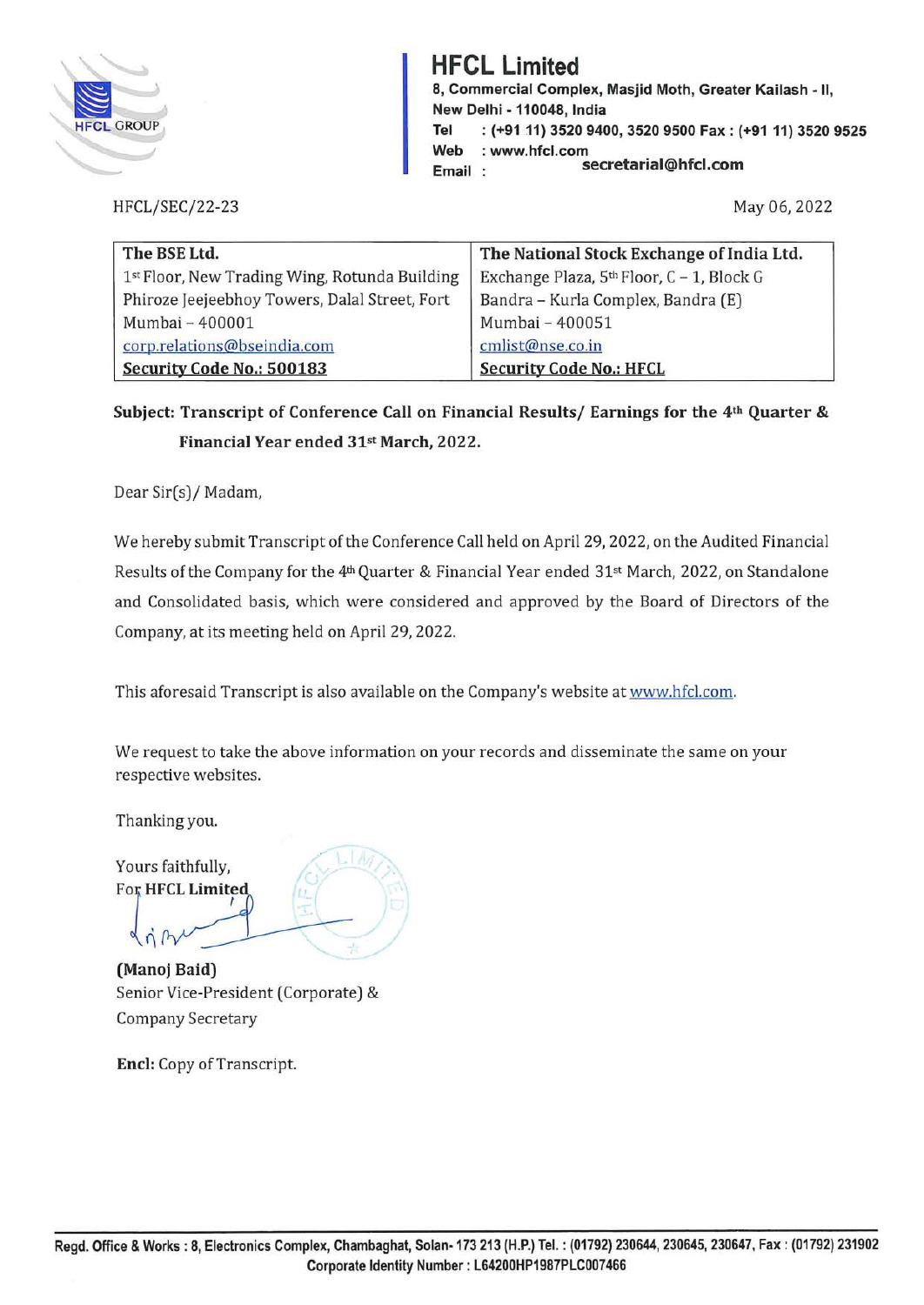

# "HFCL Limited Q4 FY2022 Earnings Conference Call"

## April 29, 2022







- **ANALYST: MR. ABHIJIT MITRA — ICICI SECURITIES LIMITED**
- **MANAGEMENT: MR. MAHENDRA NAHATA – PROMOTER & MANAGING DIRECTOR MR. V. R. JAIN – CHIEF FINANCIAL OFFICER MR. MANOJ BAID – COMPANY SECRETARY MR. AMIT AGARWAL – HEAD INVESTOR RELATIONS**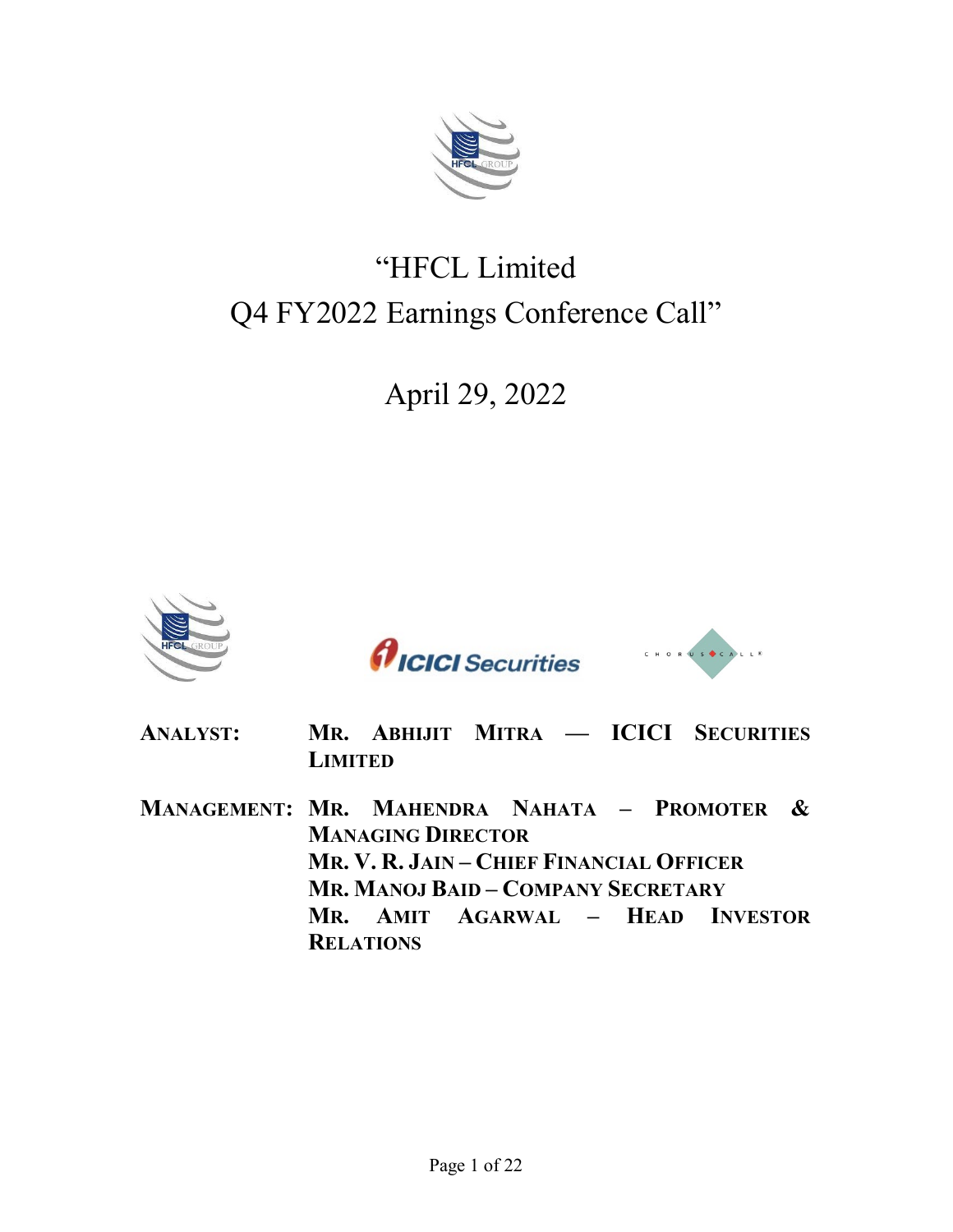

- **Moderator**: Ladies and gentlemen, good day and welcome to HFCL Q4 FY2022 earnings conference call hosted by ICICI Securities Limited. As a reminder, all participant lines will be in the listen-only mode and there will be an opportunity for you to ask questions after the presentation concludes. Should you need assistance during the conference call, please signal an operator by pressing '\*' then '0' on your touchtone phone. Please note that this conference is being recorded. I now hand the conference over to Mr. Abhijit Mitra from ICICI Securities Limited. Thank you and over to you Sir!
- **Abhijit Mitra**: Thanks operator and good evening to all the participants and thanks for joining in. We are here to discuss Q4 and FY 22 results for HFCL Limited. Management is presented by Mr. Mahendra Nahata, Promoter & Managing Director, Mr. V.R. Jain, CFO, Mr. Manoj Baid, Company Secretary and Mr. Amit Agarwal, Head IR. So without further ado, I hand it over to Mr. Nahata for his opening remarks. Over to you Sir!
- **Mahendra Nahata**: Thank you Abhijit and good evening ladies and gentlemen and a warm welcome to HFCL's earning call for Q4 FY2022. Thank you for your continued interest in HFCL and making to this call. The results presentation and press release are available on the website of the Company as well as on the stock exchanges. I am sure you had a chance to glance through them. Friends, as the threat of pandemic recedes, we still remain vigilant about new COVID variants that can pose challenge to the economy.

The recent Russian-Ukraine conflict poses new geopolitical challenges not just for India but also for the world. While quite a few sectors were, beginning to show signs of recovery, we could still be staring at an uneven path of recovery given the changing dynamics. All this coupled with the pace of technological transformation, call for the need to be vigilant and agile for leaders across nations and organizations.

Now zooming into the Indian context, our healthy growth rate and forex reserves coupled with steadily improving exchequer collections and forecast of a good monsoon shall help us deliver another year of world-leading growth in FY2023 for the Indian Economy. The Indian telecom sector shall witness another year of revenue growth in FY2022-23 on the back of rising data consumption and tariff hikes. Sectoral strengthening in the form of expanding networks, AGR relief and lowering of 5G spectrum prices shall help ignite the next level of growth for the industry.

For HFCL, FY2023 looks quite promising. However, the margins in Q1 may remain somewhat under pressure because of global increase in input costs. These are expected to get offset by the end of the quarter with increase in sales realization. Government's thrust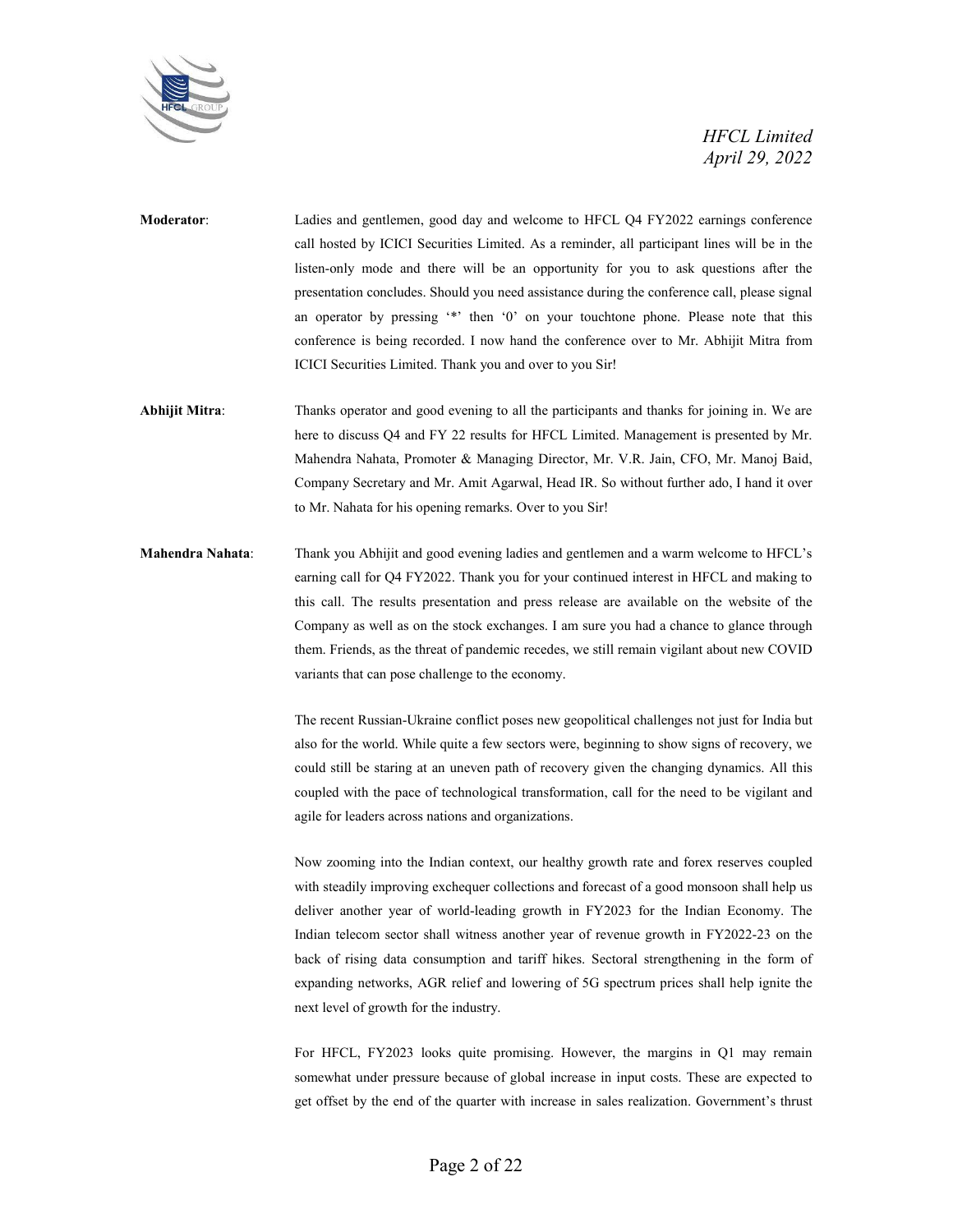

on indigenous procurement of telecom and defence equipment, healthy telecom revenues feeding into continued network expansion and upgrade by telcos, policy support for design laid manufacturing for telecom equipment under the PLI scheme, Prime Minister's vision to connect all the gram panchayat through optical fiber cable to provide affordable broadband connectivity are the key levers that would propel HFCL to greater height of performance and profitability.

HFCL's march forward on the path of sustainable and profitable growth is fueled by continued expansion of capacities, product offerings, backward and forward integration, increase in customer base and enlarged global footprint. We continue to transform HFCL as a technology driven enterprise that innovates and manufactures not just for India but also for the world.

The structural strengthening and sustained improvements in our performance in FY2022 has further strengthened our growth foundation. Being recognized as a trusted source by National Security Council Secretariat was a pivotal acknowledgement from the Government. Capital raise of INR 600 Cr through QIP and release of 100% of the pledged shares further demonstrated the trust and belief by our stakeholders. Setting up of a dedicated manufacturing facility for defence products and further expansion of optic fiber and cable facilities, strengthening of our global leadership teams and deepening of our new product and solution pipeline augurs well with sectoral growth. Sustained growth and fiscal consolidation led to our credit rating upgrade to A with stable outlook from CARE Ratings. We closed FY2022 with an order book of more than INR 5000 Cr.

From R&D standpoint, development of Wi-Fi -7 enabled access points and point to point and point to multi-point backhaul radios are in advanced stage. These products will be compatible to 5G networks in terms of their throughput capacity. Development of 5G radio and transport products are also progressing well and these products will result in Company's innovations to reach the global markets. A new initiative has also been undertaken to produce new types of optical fiber cables for the export markets. I would also like to mention the Company has been able to increase its product revenue to a level of 43% in FY2022 as against 27% in the last financial year. This trend is expected to be even better in the next financial year. The product revenue of FY2022 was INR 2055 Cr as against last year's product revenue of INR 1205 Cr.

The export revenue of the Company also increased significantly in the current year. As against INR 201 Cr of export in the financial year ended on March 31, 2021 the export in FY2022 was INR 363 Cr.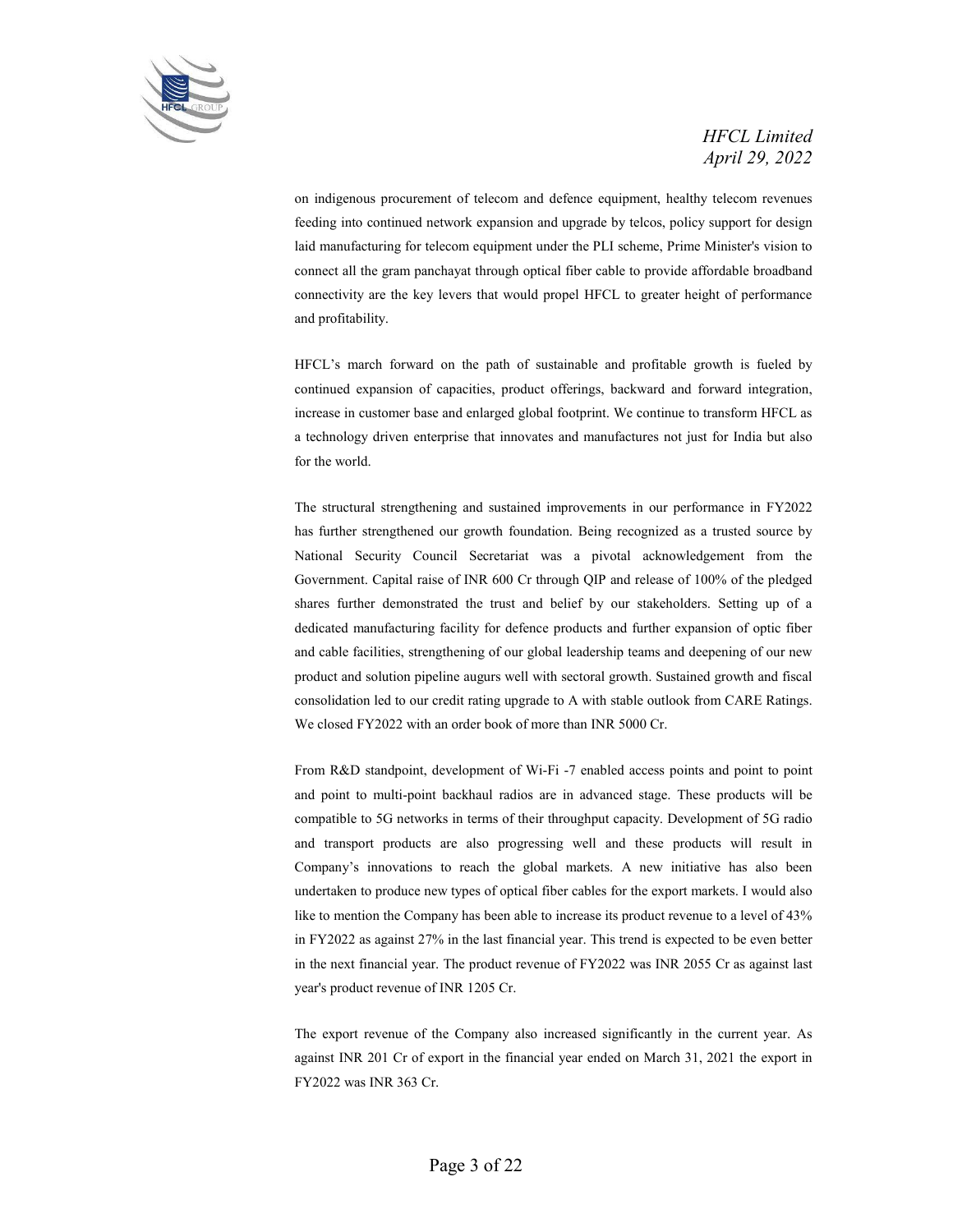

We expect to double our export revenue in the current financial year again towards the end of Q4 FY2022, the Board has approved the expansion of our optical fiber as well as optical fiber cable manufacturing capacity to 22 million fiber kilometers and 34.75 million fiber kilometers per annum respectively. With an estimated capex of INR 425 Cr, this round of expansion would see our fiber and OFC capacities to go up by 120% and 40% respectively. The move is also aimed at narrowing the gap between fiber requirements and cable capacities in order to further strengthen supply chain and improve our margins.

Laying of optical fiber cable in the state of Jharkhand under BharatNet Project got completed during the last quarter. Providing connectivity to 1789 gram panchayats through the GPON network, our team laid out 7765 kilometers of cable network. With this, Jharkhand has become the first state in the country to provide connectivity to all the gram panchayats under the state-led model of BharatNet program. We are proud that HFCL implemented this network.

FY 2022 was also marked with HFCL forming several strategic alliances and associations. We joined O-RAN alliance, a worldwide community of mobile network operators, vendors, and research and academic institutions operating in the radio access network industry. The aim of this alliance to build much more intelligent, open, virtualized and fully interoperable mobile networks. We will focus on integrating and validating our 5G products and solutions with other O-RAN alliance members and contributors.

We formed a partnership with Aprecomm, the leading artificial intelligence powered and Wi-Fi analytics technology provider. The aim is to integrate Aprecomm's artificial intelligence power solutions to our platform. Our entire Wi-Fi and UBR product portfolio will now have seamlessly integrated AI powered network analytics, enhancing the experience for network service providers, as well as the end users.

We chose CommAgility's 5G new radio software for our 5G indoor small cell. CommAgility is a key technology partner in our efforts of building a complete portfolio of products for 5G radio access and transport network.

We engaged Ingram Micro as distributor for our Wi-Fi and UBR line of products, with an aim to leverage their stronghold in channel distribution in India and SAARC countries.

Let me now brief you on key performance metrics of the quarter and the twelve months ended FY2022.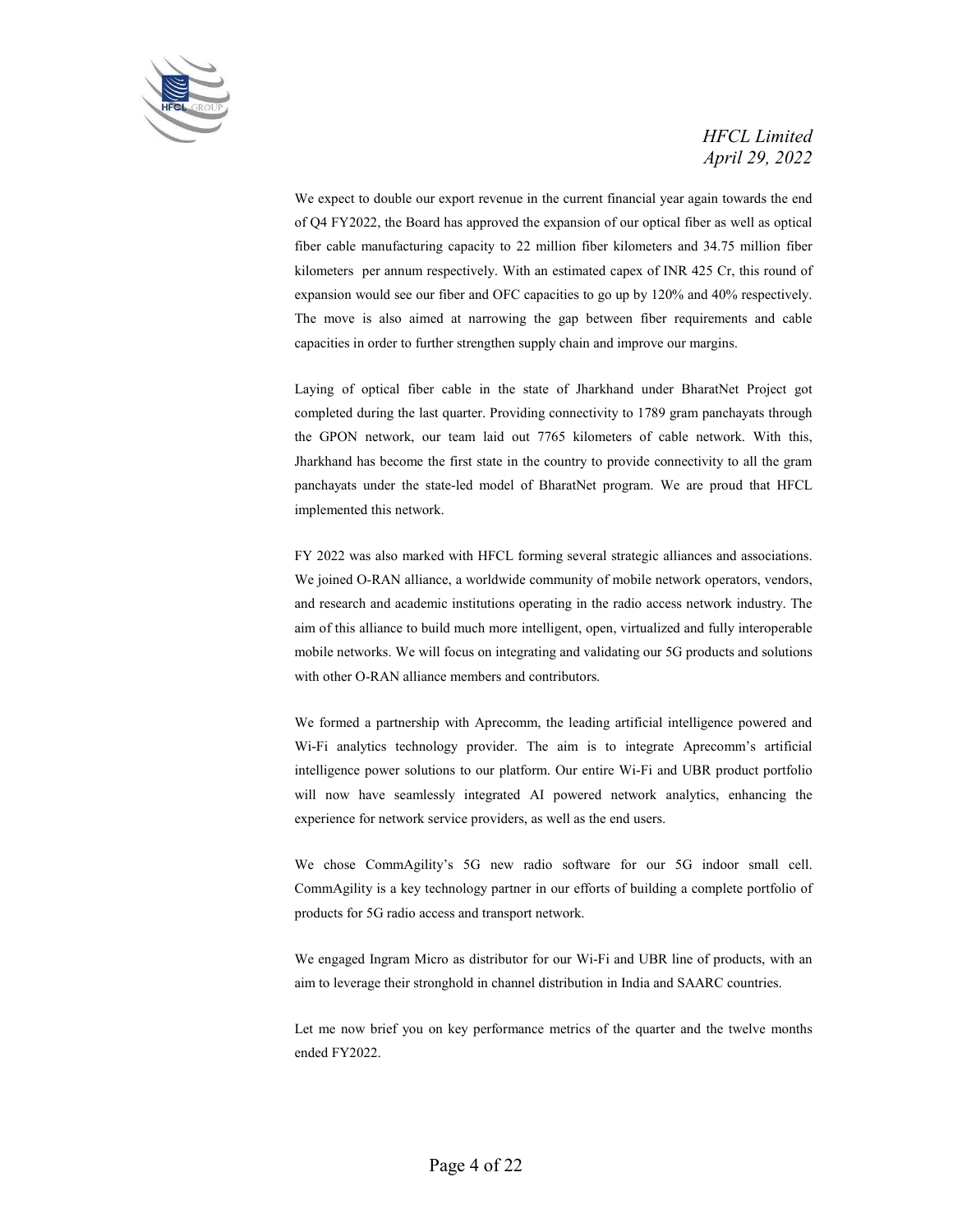

Revenue for Q4 FY22 stood at INR 1183 Cr as compared to INR 1215 Cr in Q3 of FY22 and INR 1391 Cr in Q4 of FY21.

EBITDA for the current quarter stood at INR 154 Cr as compared to INR 174 Cr in Q3 FY22 and INR 187 Cr of Q4 FY21.

EBITDA margin stands at 13.02% for Q4 FY22 as compared to 14.32% for Q3 FY22 and it stood at 13.44% in Q4 FY21.

For Q4 FY22, Profit after Tax stands at INR 68 Cr as compared to INR 81 Cr of Q3 FY22 and which stood at INR 86 Cr in Q4 FY21. PAT margin stands at 5.75% in Q4 FY22 as compared to 6.67% in Q3 FY22 and 6.18% in Q4 FY21.

Segment revenue for telecom products during the quarter stood at INR 585 Cr which is 49% of Q4 FY22 revenue as compared to INR 388 Cr which was 28% of Q4 FY21 revenue.

The increase in input costs including optical fiber, plastics and semiconductors and logistics during last quarter has put pressure on operating margins. This will possibly get offset with increase in realization in the coming quarters.

For the twelve months ended 31 March, 2022, the Company reported consolidated revenue of INR 4727 Cr as against INR 4423 Cr in March 2021. EBITDA of INR 693 Cr as against INR 585 Cr in March 2021, Profit before tax of INR 442 Cr as against INR 337 Cr in March 2021 and Profit after tax of INR 326 Cr as against INR 246 Cr in March, 2021. From these numbers for the financial year, we can note the progress made by the Company, and stronger performance shown by the company compared to last year.

The receivable cycle has also come down to 160 days in FY22 from 214 days as compared to FY21. Debt in absolute terms has reduced to INR 730 Cr as on 31 March 2022 from INR 922 Cr as on 31 March 2021 resulting into debt equity ratio of 0.26 only.

Looking ahead, our drive continues to innovating and widening our product offerings and expanding our global footprint shall further strengthen our growth foundation. With continued shift in revenue mix, growth in our catalog of products and innovation, we are confident to emerge as a name to reckon with across various markets.

Thank you once again ladies and gentlemen for your keen participation. With this, I conclude my opening remarks and open the floor for question and answer session. Thank you very much.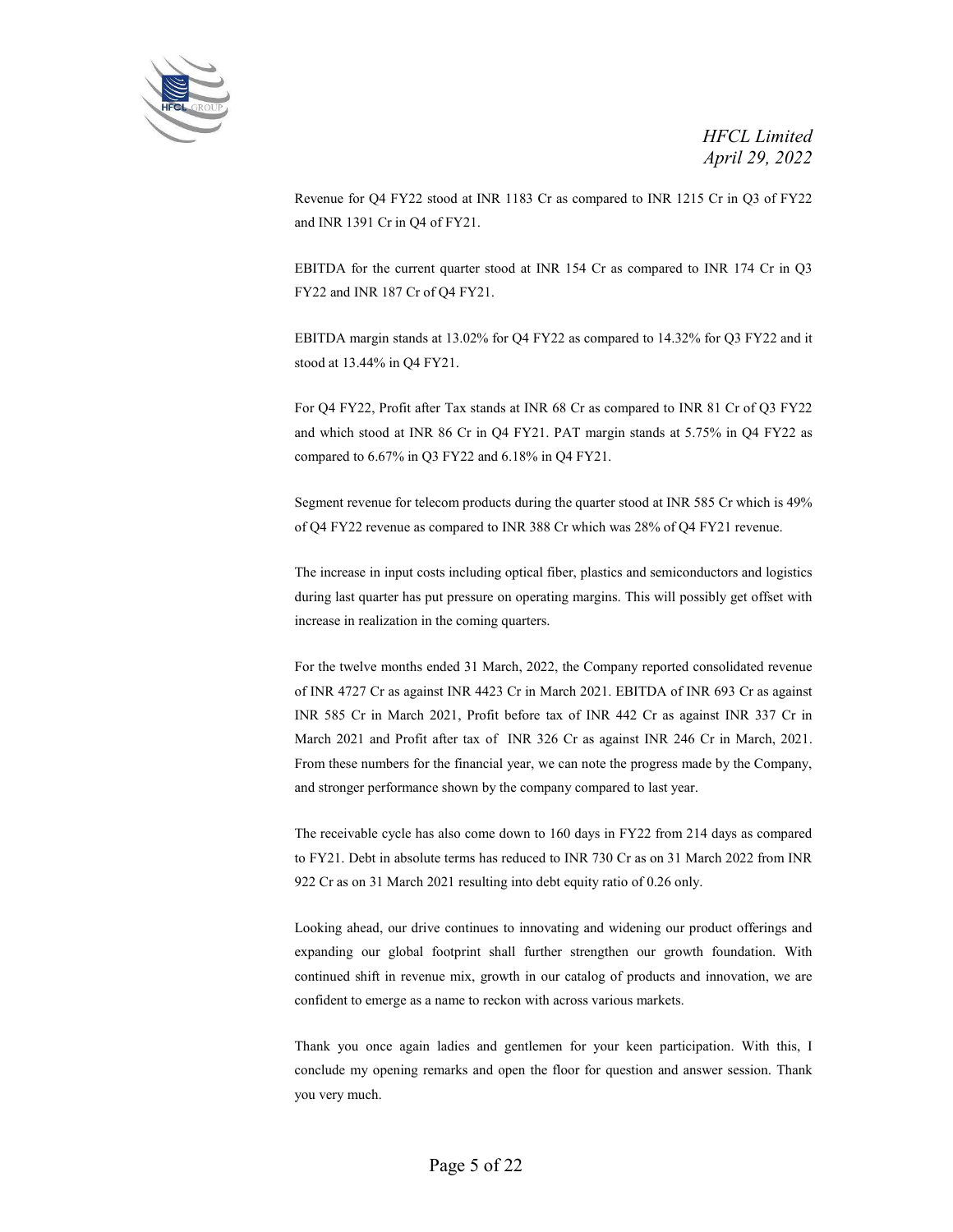

**Moderator**: Thank you very much. We will now begin the question and answer session. The first question is from the line of Sanjay Shah from KSA Securities. Please go ahead.

**Sanjay Shah:** Good evening gentlemen. Sir, thanks for presenting the result. Sir my question was regarding FY2023 and if we extrapolate it and go to even FY2024 what opportunity we see for our company and where we are ready and you be as a company and as a leader, where you see the opportunity for our company.

**Mahendra Nahata**: Thank you Mr. Shah and good question. FY2023 comes up with multiple opportunities, India and worldwide, why I am saying Worldwide also because we are focusing to a large extent in the export market also. In terms of opportunities, in the current financial year as you all are reading in newspapers today that 5G auction is going to be held very soon, possibly in June. Now with the 5G auction being held and networks to be expanded by operators who take 5G spectrum, there is a large growth in demand of fiber optic cable and also very wideband radios both are which would be required to connect the different cell sites which would be many more in numbers because the 5G has the coverage limitations because of higher frequency range.

> The demand of fiber optic cables and wideband backhaul radios which grow up significantly. Significant growth would be there in these two product demand. Similarly demand of our kind of telecom infrastructure will increase significantly because network rollout would happen by operators and it will be completely large extended new rollout for 5G networks. Now when the 5G network grows accessory equipment like Wi-Fi, like Wi-Fi 7 for example which we are also developing, Wi-Fi 6 which is already under our product range, backhaul radios for Wi-Fi backhaul, broadband connectivity, all this will grow significantly, then the transport products for 5G routers, switches, demand is going to grow significantly. Good thing is that we have a huge capacity for manufacturing fiber, fiber optic cables, and that capacity is being expanded keeping in view the large scale network expansion in fiber optic cable to take place.

> We are inducting wideband radios, e-band radios in our product range. We are having Wi-Fi 6, and 7 is under design of course and also unlicensed backhaul radios for the same usage. We are designing router, switches, so all this put together you will find we are getting ready for the new kind of products which will be required for 5G networks which is to be laid out by the operators who take 5G spectrum. Second big demand is coming from BharatNet as you would have read in newspaper again. Government has now decided to construct this network from EPC mode where contracts would be given to companies to implement the entire network. What we hear is you know from different sources, the total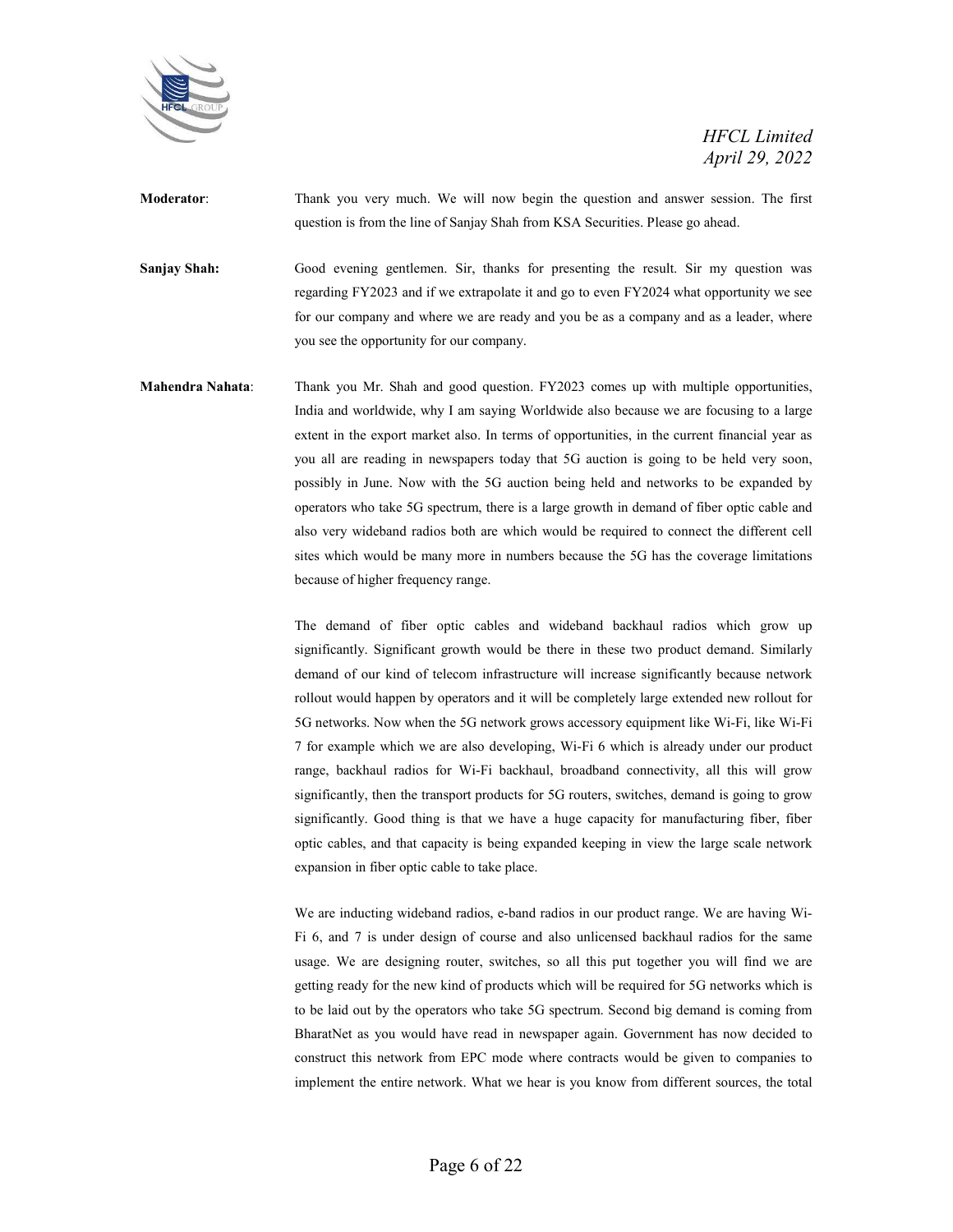

requirement of the fiber optic cable is going to be more than 15 lakh kilometers in the next three years, 15 lakh kilometers which is a huge, huge demand opportunity.

Now 15 lakh kilometers of fiber optic cable will be required for linking all the villages which are to be linked in BharatNet earlier it was gram panchayat now it is villages over fiber optic cable to give broadband connectivity. Now it would not only be fiber optic cable, it would be a lot of different kind of equipment, you know transport equipment, access equipment which would be required for this purpose and total capex estimation in our estimation is going to be more than INR 70-75,000 Cr including installation and commissioning expenses.

Now fortunately HFCL is present in all this market segments so this is again going to be a massive demand opportunity and your Company has experience in all these areas with cable, equipment, installation commissioning, EPC capabilities. So this is a second large level of new demand coming up apart from normal expansion of networks which is going on anywhere. There is a third opportunity, since we are looking at export market and as I mentioned in my initial presentation that we have been able to increase our exports from INR 125 Cr or so to INR 361 Cr in the current financial year. We are looking to make it about 2.5 times of the last year in the current financial year.

This INR 361 Cr is probably going to be somewhere around INR 800-900 Cr that is the target we have fixed up for ourselves, so worldwide the demand of fiber optic cable and associated equipment is increasing significantly. The reason is the large expansion of fiber to home network worldwide whether it is North America whether it is Europe large scale expansion of fiber optic cable network and FTTH network is taking place. We are also discussing with different operators in some countries to take contracts or take business for establishing such networks for them and supplying fiber optic cable in any case too many such operators and that is where our increase in export potential comes up.

So indigenous demand for 4G network expansion, 5G network, BharatNet network, expansion of FTTH network worldwide including that in India and we are the largest implementer of FTTH network in the country, all this put together there is going to be huge demand opportunity and we are fully geared up for that because we have fiber optic cable capacity which we are increasing. We have equipment. We are designing new equipment which is available for sales and we are going international also by increasing our sales capacities, so we are in a very good position to take advantage of this expansion in the market FY2023 and beyond.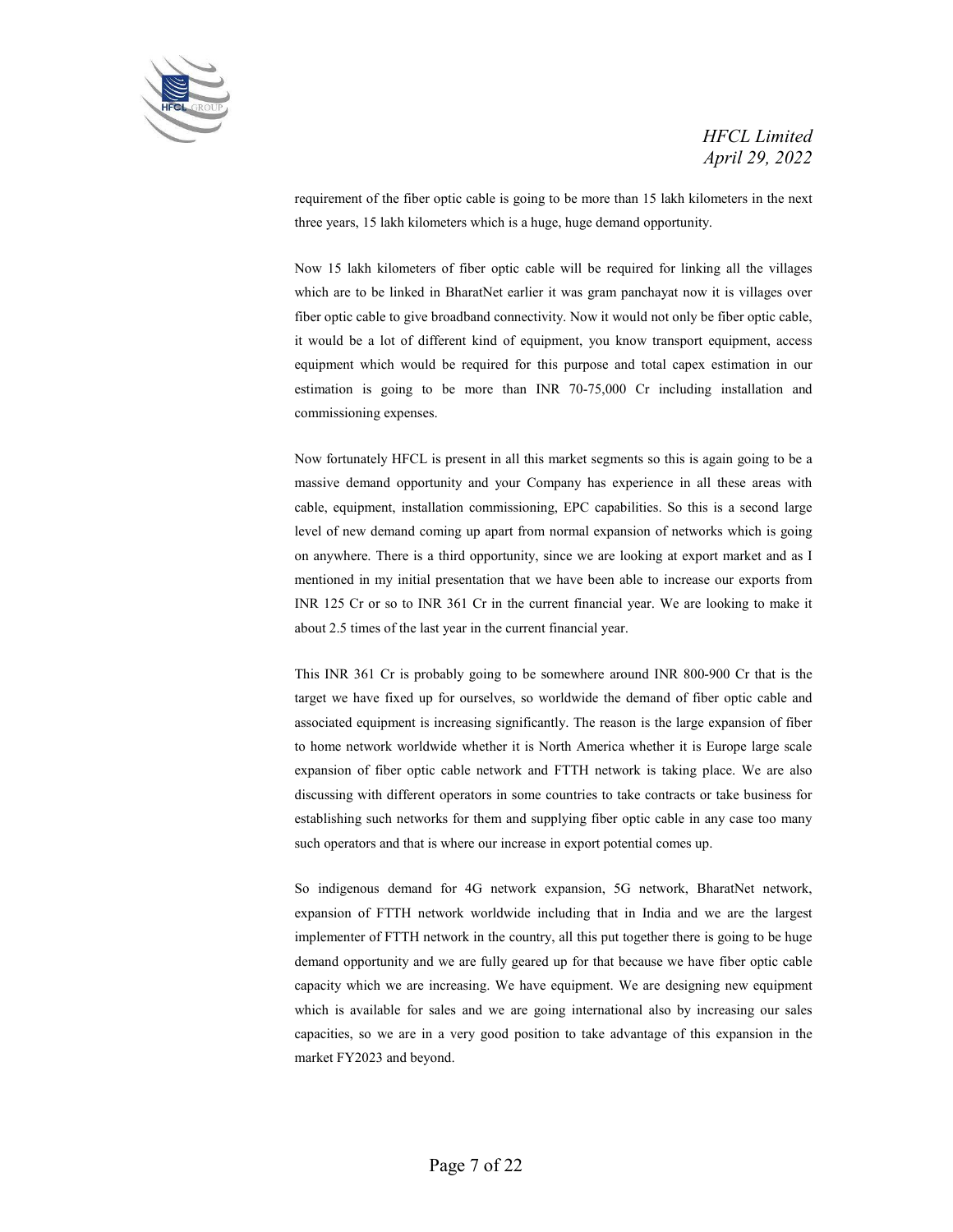

**Sanjay Shah:** That is really helpful Sir really helpful. Sir my next question was can you highlight something about our progress on our defence equipment side?

**Mahendra Nahata:** Defence equipment there are two kinds of defence equipment. It is defence communication equipment and defence electronics. Now as you know defence business takes time to get qualified and long drawn trials and then eventual supply so we are designing software defined radio for defence which we will submit for validation sometime by the end of this year. We have designed electronic fuzes which are undergoing trial as we speak now which are undergoing trial in different places right now as we speak. Night vision devices again they are undergoing trial as we speak so defence equipment whatever design has been finished they are undergoing trial. Software defined radio is under design and at the same point of time we are working on couple of other defence equipment which would be required by the Indian Defence Forces in near future to design them and to manufacture them. Again you would have again seen in the media government has decided that a large portion of defence equipment is to be procured indigenously by indigenous manufacturing so this again gives a great relief to our business model because in our business in defence equipment what we have done primarily to manufacture indigenously with a huge amount of local content, which makes us far more competitive so our whole policy for all strategy is to design locally and manufacture locally has proven to be very correct with the need of the time so government is insisting local manufacturer the large percentage of Indian components which can only happen if you design in India and which is going to be helping us to generate more revenues from defence products in the next few coming years. In the current year, in our annual operating plan we have not taken into account any significant revenue from defence electronics though defence communication revenue is going to convert. Defence electronics we have not taken any revenue. We expect this revenue to start coming up from the FY2024 which will further increase the revenues of the Company.

**Sanjay Shah:** Great Sir. Thank you very much for answering questions. I will come back in queue for further questions.

**Mahendra Nahata:** Thank you.

**Moderator:** Thank you. The next question is from the line of Saral Seth from Indsec Securities & Finance Limited. Please go ahead.

**Saral Seth:** Sir thanks for the opportunity so my first question was what is the R&D development in the 5G area as we were developing some hardware, which is supposed to cater to the 5G technology so where are we on that side Sir?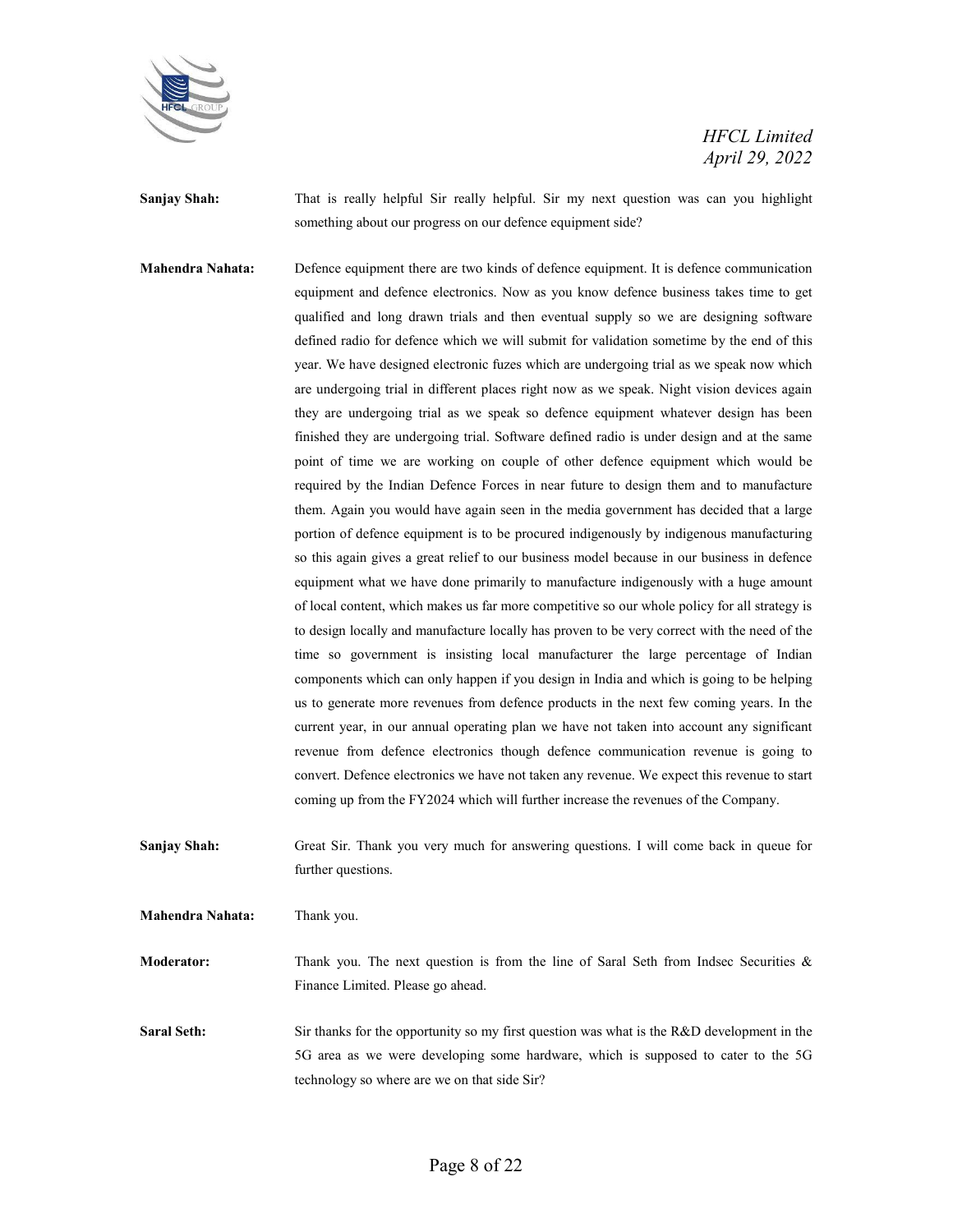

**Mahendra Nahata:** Well in 5G you know we have two different kinds of equipment. One is 5G radios and transport equipment. In the radio equipment, we are designing small cells and macro cells of different kinds system. Small cells is for indoor or some outdoor application also, but macro cells is for large scale application for what we call the base stations of the towers you see for massive communication capacity. Now these designs are already happening. We have tied up with the world leaders in this arena to give us software stacks and designing capabilities and these are going to be our own design where our R&D team is engaged together with the other engineering companies to design these products and these designs are progressing very well for small cells and macro cells all is progressing very well and sometimes within this current financial year later part of this financial year these products will start coming on stream for showcasing it with the customers in the current financial year itself. The second leg of this product is front haul gateway, which are the kind of routers on the cell site and access routers and distribution routers they are also going to be in our production line sometime during this current financial year so this is progressing well and there is going to be a very large demand opportunity for these products because as the 5G networks come everybody would be requiring these products because these are the large volume products, which would be required by all the operators not only in India but export also so we are gearing for India and export so I would like to reemphasize here the demand opportunity is massive whether it is for 5G network equipment or whether it is for fiber optic cable and associate optical transport equipment and your Company is totally geared up to take advantage of these opportunities by becoming more competitive than its peers because of its own design, its own manufacturing capabilities and also a very competitive design because it has been designed in India and software also being designed in India and owned in India so these are the massive competitive advantage we have for these equipment and also fiber optic cables because the massive quantities you produce we have a competitive advantage and also because of the backward integration of the optical fiber that gives us a further competitive advantage. Moreover in terms of capability to put fiber in the ground we have done the highest amount of work in the country so we are again in a good position to take advantage of emerging opportunities like BharatNet that so there is a massive expansion taking place now. I find HFCL in a never before good position to take advantage of the opportunities which are there in front of us because of these expansion which I talked about.

- **Saral Seth:** For the optical fiber cable industry what is the growth outlook and how are we positioned to benefit from this growth? What steps are we are taking to extract maximum opportunity in optical fiber cable?
- **Mahendra Nahata:** As I explained a little earlier to answer a question on Mr. Shah, demand of optical fiber cable increase is coming once next new networking laid out. 4G network expansion,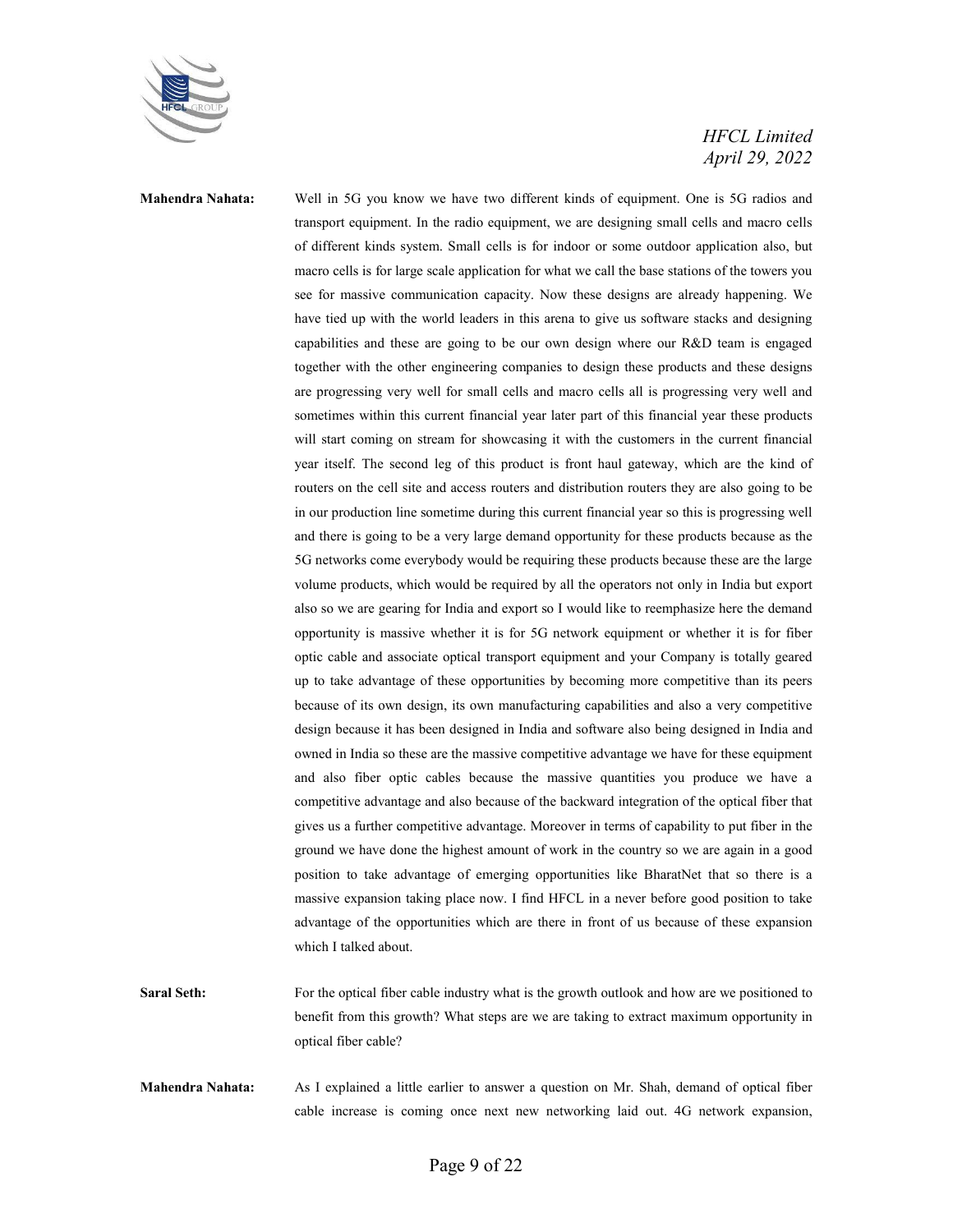

expansion of the fiber to home network. I am talking about India right now and more importantly BharatNet where there is more than 15 lakh kilometers of fiber optic additionally will be required so all these present issues demand opportunity and then coupled with increased exports from our side to different countries for backhaul as well as backbone as well as FTTH application of fiber optic cable. Now, definitely we would be needing higher capacities to fulfill this demand and that is why we are expanding our capacities to manufacture fiber optic cable by about another 10 million fiber kilometers equivalent cable. We are expanding our capacity for manufacture optical fiber from 8 million currently, which is undergoing expansion to 10 million to expansion of 22 million which is an expansion from current capacity of 8 million to 22 million to fill up the gap between our manufacturing of cable and fiber so massive expansion is taking place with the cost of more than INR 400 Cr to take care of this demand opportunity, which is there in front of us so demand is increasing so as we are increasing our capacity and mind is we have the highest market share within India for fiber optic cable. We have the highest market share and we expect to continue to maintain that with increase in our capacity and competitiveness.

**Saral Seth:** Understood Sir. I will fall back in queue. Thank you Sir.

**Moderator:** Thank you. The next question is from the line of Guru from Wood Group. Please go ahead.

**Guru:** Thank you for giving me an opportunity. Nahata ji thanks for giving the clear idea about HFCL products and the kind of demand it will have going forward. I have got a couple of questions like my first question is regarding this NDU that is the non-disposal undertaking of equity shares? So, after releasing the pledged shares so just wanted to have some clear idea about the purpose.

**Mahendra Nahata:** Let me first explain and answer you this question. A pledge has been released non-disposal undertaking is there from the promoter's part of promoter share that while the bank loans are existing promoter should not sell it share and run away. That is a non- disposal undertaking bank take that till the time bank loans are existing you know the promoter should not sell significant part of his shares and run away and leave the banks high and dry. That is the kind of protection bank takes from everybody so out of the total number of shares 54 Cr of the promoter shares 24 Cr equivalent shares non-disposable undertaking has been taken by banks. It is not pledged. It is only non-disposable undertaking that promoters will not sell 24 Cr of the share out of 54 Cr of the total holding till the time bank loan are existing. That is a very standard thing.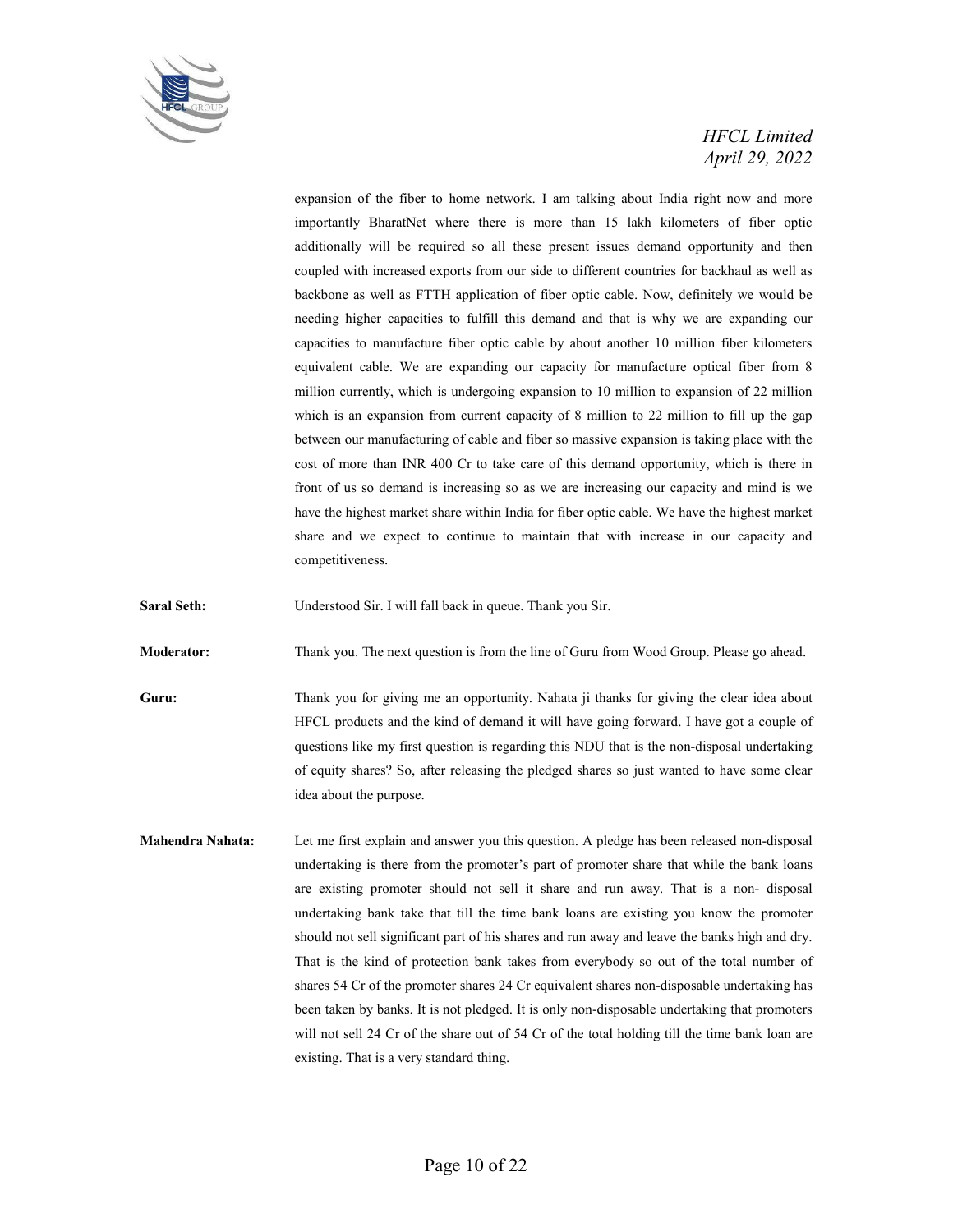

**Guru:** Fine and my second question is as for the last con-call it was given to understand that out of the funds raised through QIP about INR 150 Cr will be utilized for the repayment of loan if I am not wrong so any plans to go ahead with that?

**Mahendra Nahata:** So we have already paid. We have already done that. We have already repaid those loans.

- **Guru:** Okay fine and my last question is regarding this Sterlite patent infringement, we have seen some notification on BSE but later on now there is no update on that?
- **Mahendra Nahata:** Look I would not talk much about a case which is already in court but we have already informed the court. We have already informed the honorable court that it is not correct. Infringement is not there. That stay was given an ex-parte basis without even hearing us. This, whatever they have claimed of the infringement of their patent of 2016 we have been producing that kind of a cable from 2013 or even before that and we have been supplying to our customers. Our customers has given affidavit in the court that they have been buying this cable from us from 2013 and even customers have submitted their specifications also and our bills and their orders and everything has been submitted to honorable court this is sub judice, but I can tell you there is no infringement in this case. It is just I do not know why they have launched this and this stay was taken ex-parte but in any case the court has given us permission to keep on exporting the orders we get. We give a list to the court and the export has been approved for us.

Guru: Thank you. All the best. That is it from my side.

- **Moderator:** Thank you. The next question is from the line of Saket Kapoor from Kapoor & Co. Please go ahead.
- **Saket Kapoor:** Namskar Sir and thank you for this opportunity. Sir firstly out of the total order book how much is skewed towards the export part Sir?
- **Mahendra Nahata:** Export orders are always coming in bits and pieces. They are not out of INR 5000 Cr you will not find that there are some thousands of crores, but I think the total export order available in hand is about INR 225 Cr against a total export target we have about as I mentioned we wish to increase this by 2.5 times of the INR 360 of all the exports we had in the current year so INR 225 Cr of order which is to be supplied next couple of months is a good number if you look at our current export target. We will be able to fulfill without any problem.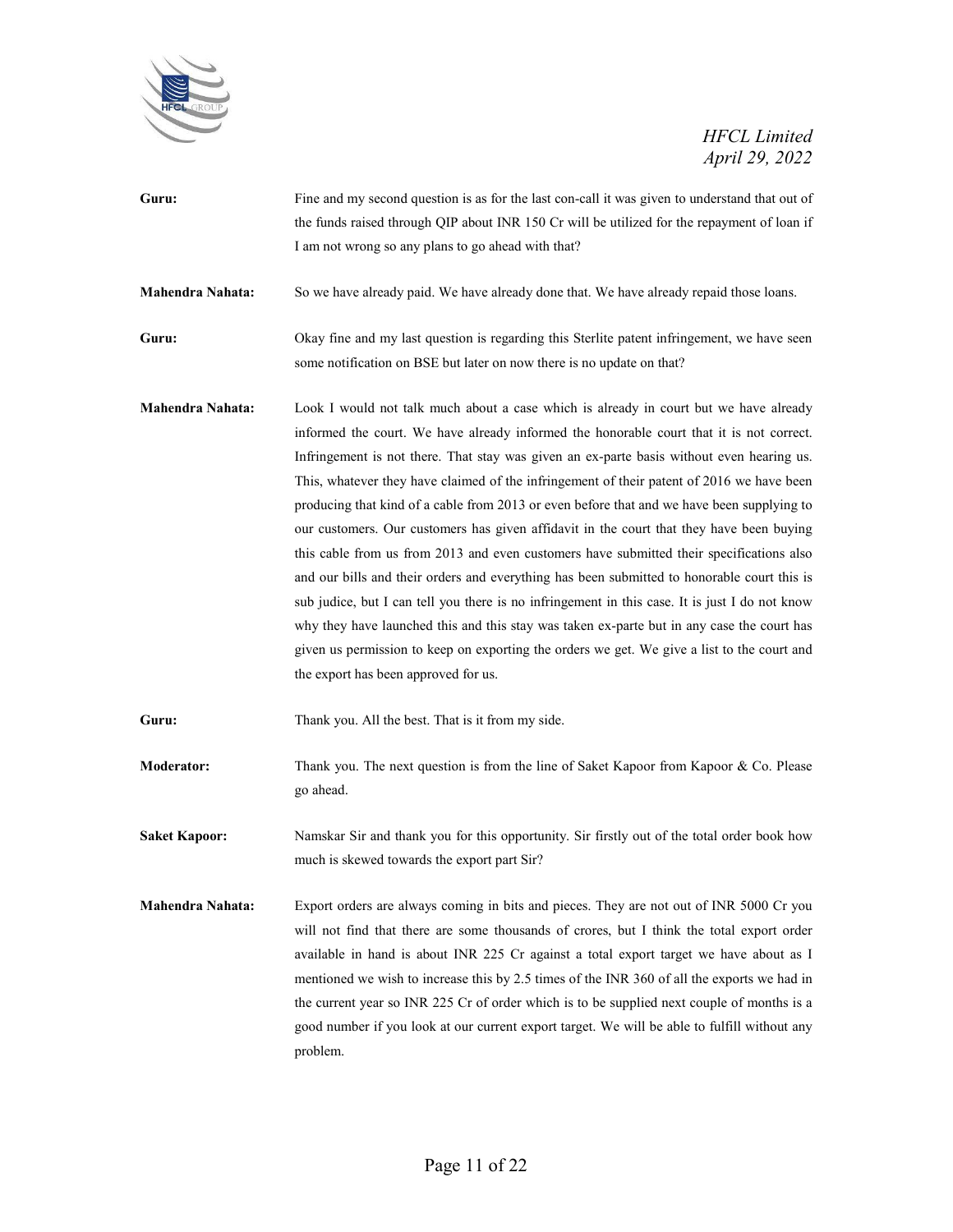

| <b>Saket Kapoor:</b>    | Sir what have been our capex for FY2022 including what have been the maintenance capex<br>and what is our capex target for FY2023?                                                                                                                                                                                         |
|-------------------------|----------------------------------------------------------------------------------------------------------------------------------------------------------------------------------------------------------------------------------------------------------------------------------------------------------------------------|
|                         |                                                                                                                                                                                                                                                                                                                            |
| <b>Mahendra Nahata:</b> | Yes I will just get these numbers and come back to you, if you have any other questions.                                                                                                                                                                                                                                   |
| <b>Saket Kapoor:</b>    | Yes Sir. I have a couple of them so what is our net debt level Jain saheb and what is our<br>cost of funds? Also Sir then coming on to this turnkey services part segment Sir.                                                                                                                                             |
| <b>Mahendra Nahata:</b> | Sorry Mr. Kapoor I missed your question.                                                                                                                                                                                                                                                                                   |
| <b>Saket Kapoor:</b>    | No issues.                                                                                                                                                                                                                                                                                                                 |
| Mahendra Nahata:        | R&D or capex.                                                                                                                                                                                                                                                                                                              |
| <b>Saket Kapoor:</b>    | Sir the maintenance capex and R&D both if you could give the breakup for FY2022 and<br>FY2023?                                                                                                                                                                                                                             |
| <b>Mahendra Nahata:</b> | Our target for capex as I mentioned, Sir I missed your question. I thought you are asking on<br>R&D and you were asking about capex. In the current year because we are going for<br>extension of fiber and fiber optic cable the current year's capex target is about INR500 Cr<br>including that of R&D about INR500 Cr. |
| <b>Saket Kapoor:</b>    | For FY2023?                                                                                                                                                                                                                                                                                                                |
| <b>Mahendra Nahata:</b> | Yes.                                                                                                                                                                                                                                                                                                                       |
| <b>Saket Kapoor:</b>    | How much we have spent for FY2022?                                                                                                                                                                                                                                                                                         |
| <b>Mahendra Nahata:</b> | FY2022 because there was some bit of capex and some bit of R&D total would have been<br>around about INR125 Cr or so.                                                                                                                                                                                                      |
| <b>Saket Kapoor:</b>    | So from INR125 Cr we are going up to INR500 Cr?                                                                                                                                                                                                                                                                            |
| <b>Mahendra Nahata:</b> | Absolutely because we have raised capital also if you recollect for the purpose of expansion<br>only.                                                                                                                                                                                                                      |
| <b>Saket Kapoor:</b>    | Sir last year in some of the calls you have also mentioned that kuch subsidy milni thee<br>government se and there was also one big income tax refund Have those things materialized<br>for the last year?                                                                                                                 |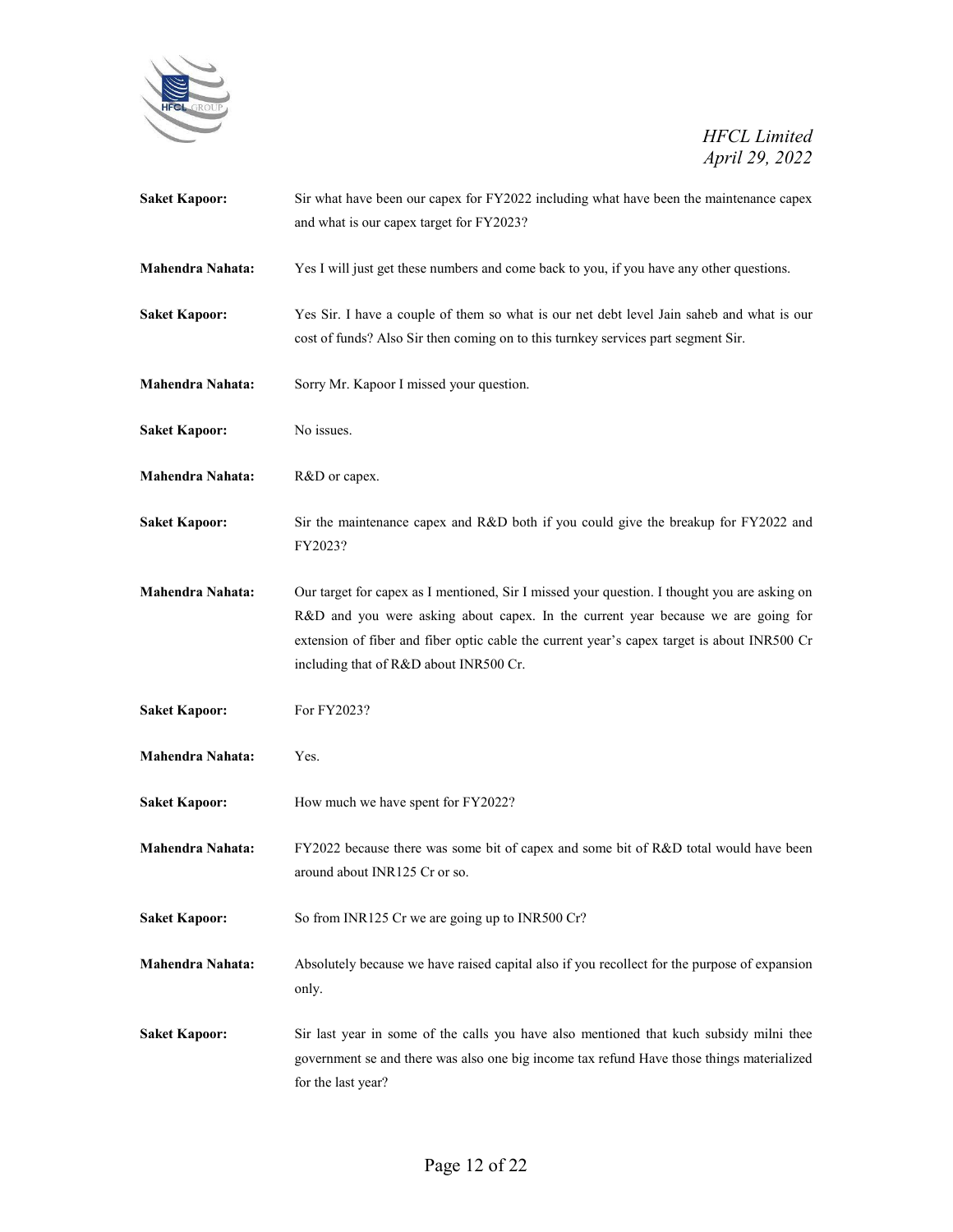

- **Mahendra Nahata:** Yes the income tax refund has already come and part of the state subsidy already has been approved and the rest of the subsidy for the central government that has also been approved but the disbursement is yet to take place. We expect after a couple of months disbursement will happen.
- Saket Kapoor: And how much is the receivable Sir on that front?

**Mahendra Nahata:** I think that should be about INR 45 Cr or INR 47 Cr I think.

**Saket Kapoor:** Sir about the net debt numbers Sir the net debt level after the capital raising exercising what is our net debt?

**Mahendra Nahata:** This is INR 730 Cr net debt level as against INR 920 Cr for last year.

- **Saket Kapoor:** This is after raising INR 600 Cr?
- **Mahendra Nahata:** Yes.
- Saket Kapoor: Sir in the other expenses part Sir we have found that the other expenses have disproportionately gone up so if you could explain the reason in commensurate to the turnover the other expenses are slightly higher so any one of item there?
- **VR Jain:** Yes so this has increased one because of the logistic cost, I mean this freight on logistic export have increased and some R&D expenses has been expensed off may be around INR5 Cr or so and then we have written off some of the debt which is INR 2.5 Cr and INR 2 Cr of the provision has been made during this quarter against the ECL provision against receivables.
- **Saket Kapoor:** This has gone up from Sir if I take the number from March 2021 from INR 47 Cr to INR 78 Cr that is a significant INR 30 Cr change?
- **Mahendra Nahata:** This the total all that what has been explained. Some expenses on the export side because we have to increase our exports by a large volume so we have increased export related market development expenses and the other expenses which Mr. V. R. Jain mentioned just now as you all total up it will be this kind of number.
- Saket Kapoor: This will continue going forward also because of the higher freight cost still there?
- **Mahendra Nahata:** This is freight cost the significant portion of it is the higher freight cost. It happened in the recent past because of these logistical issues which the world is facing. Now whether this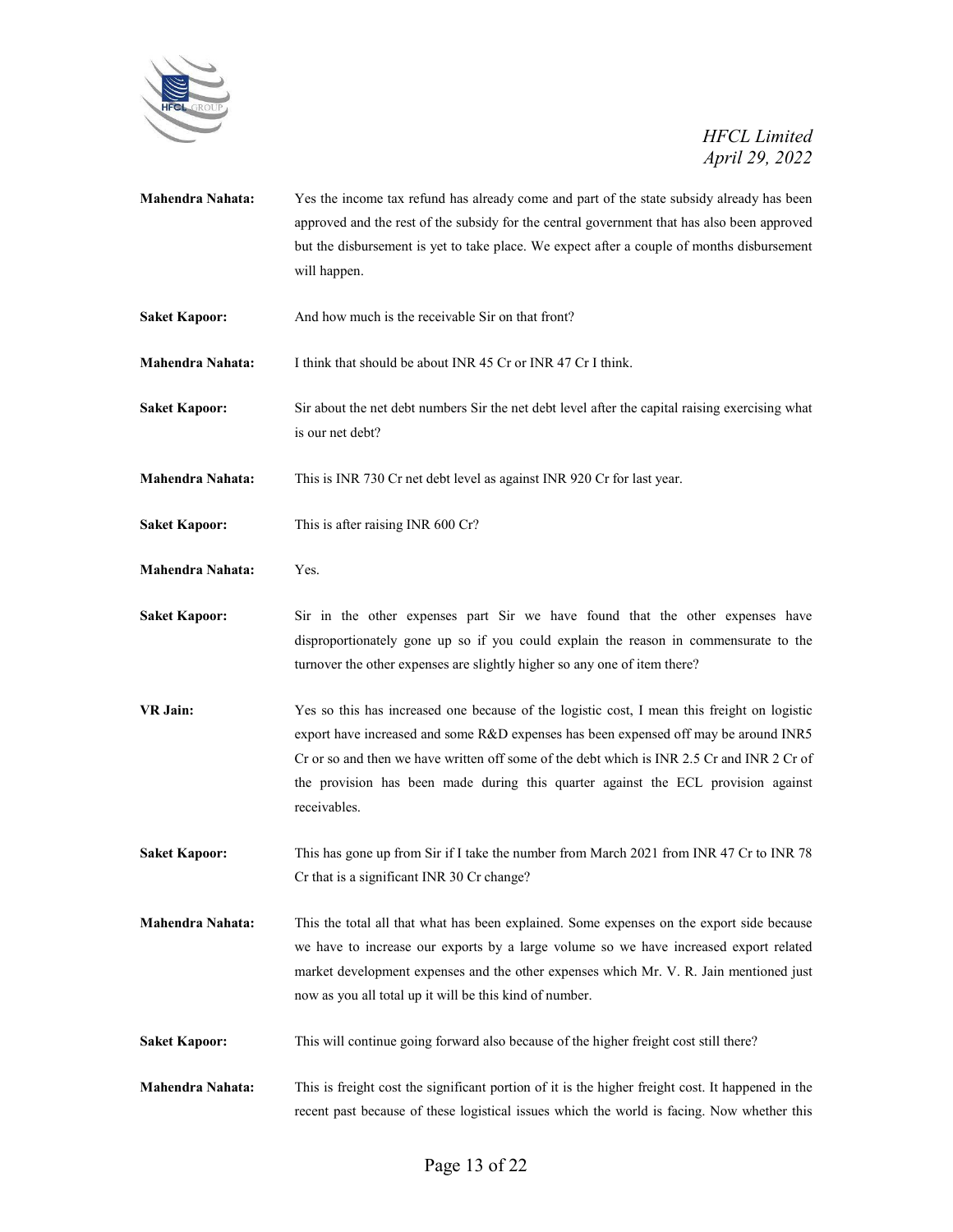

will continue or will go down that all depends so it is a geopolitical situation. I cannot give any forecast on that because as you know this is a completely different geopolitical situation which will determine this kind increase or not. It may further go up who knows or it may go down also if the situation improves.

**Saket Kapoor:** Sir on the turnkey contract and services segment we have seen de-growth in revenue whether quarter-on-quarter or year-on-year Sir how will you explain the reason?

**Mahendra Nahata:** No need of explaining this is our strategy. I have been telling you from the very beginning that our revenue from products will go up and from EPC will go down. That has been the thought out strategy of the Company and as you would see product revenues is at 27% has gone up to 43% so which is a significant shift and a well thought of strategy and it will keep on happening in future.

**Saket Kapoor:** But that is not commensurate to the profit Sir if we take the profitability part, the profitability has gone down on an absolute number?

Mr. V. R Jain: In this Q4 because of the increase in input cost.

**Mahendra Nahata:** As I mentioned to you Mr. Kapoor in the very beginning itself that in Q4 all input costs have gone up, which is you would have seen everywhere plastics which is major raw materials for fiber optic cable it has gone up tremendously. Fiber we used to purchase last year at INR 248 per kilometer. Right now we are packing up INR 430 per kilometer to INR 440 per kilometer so input cost has increased significantly, if you look at EBITDA margins you will find that there has been a significant shift in Q4 because of this increased input cost which is a worldwide trend.

**Saket Kapoor:** What are the current OFC prices Sir?

**Mahendra Nahata:** Wait a second, let me complete. If you see on a year-to-year basis this was the story of Q4. If you see year-to-year basis in the March 2021 the EBITDA margin was 13.23%. March 2022 it is 14.66% had the things not be different in the Q4 this would had been even better, but these are nothing to do with the Company. These are geopolitical situations. Freights have gone up. Input cost has gone up, fiber price gone up, plastic price gone up, semiconductors are not available. There is worldwide shortage of semiconductor so to get a ready stock we have to pay higher prices which we have done because we have to supply to our customers so this is a temporary phase which has happened which may very well continue in the Q1 also of the current year but of course two things will happen. We expect these things to ease out in Q2 but at the same time now our new contracts or sale prices are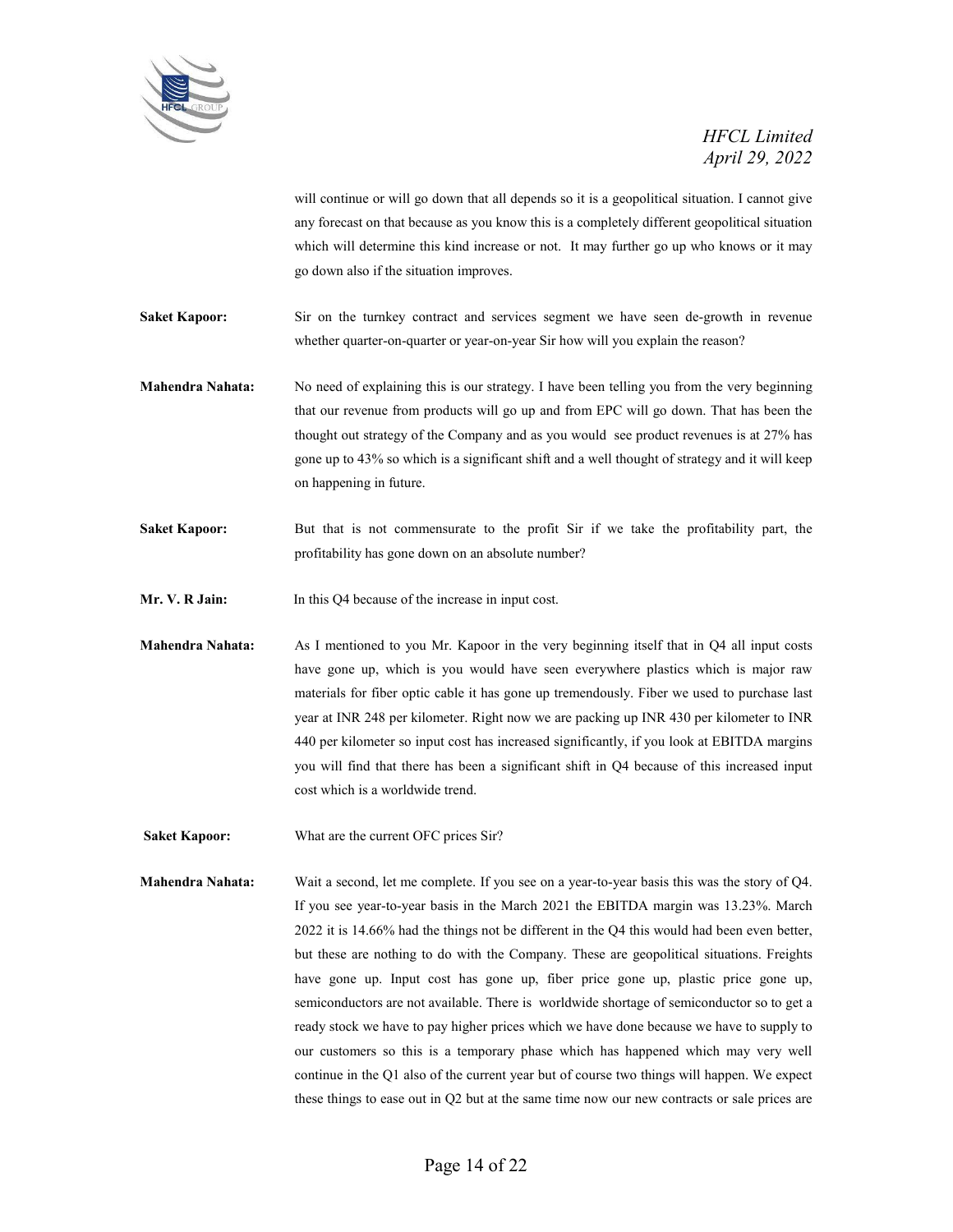

also increasing. Our sale prices are also showing increase because as we have input cost so new orders we are taking at increased prices also so all put together this would balance out in the Q2 but Q1 there might be some impact of this situation.

**Moderator:** Thank you. The next question is from the line of Hardik Vyas from ET. Please go ahead.

**Hardik Vyas:** Good evening Sir. Most of my questions have been addressed but one of my questions is in 5G telecom equipment how is the competitive intensity? Who else is likely to supply those products?

**Mahendra Nahata:** I would differentiate in two parts. One is local manufacturers and another is international. Now international all the large companies which you hear the names Ericsson, Nokia, and Samsung would be there. Chinese would also of course not be there because in India Chinese are no longer being allowed. In Indian companies in 5G radio equipment, Tejas would be there which is now a TATA company. We would be there and I do not know if any other company is working on 5G radio network development. I do not know any company which is being to a large extent maybe I heard of a Sterlite earlier but I do not know the latest status, but we are of course doing so local companies I heard the name of Tejas, they are doing it of course. We are doing it and we will of course do it for small cell and large cell both we would continue to do it but you know I tell you one thing where we look at our competitive advantage. One, for all contracts which are BharatNet kind of contracts well of course radio equipment are not there but all other equipment are there including some of the equipment which are commonly used in 5G or optical network. We are all Make in India so we always get a preference to supply such equipment if it is Make in India and ours is Make in India. Number two our software cost and everything is local development so cost of development is much lower than others. Manufacturing in India so it is more competitive so overall we find ourselves more competitive in terms of competition with international players and I would give you an example Wi-Fi and UBR radio which we have produced we are very well able to compete with all international players and we have got a good market share in the beginning itself. We have got a very good market share, which are also radio products so I am sure going by taking advantage of our existing success and good products we shall be able to sell our products very well in the local market and on the international market also.

**Hardik Vyas:** Sir would you be able to quantify how competitive we would be as compared to Tejas because I believe that as compared to the overseas players we definitely would be more competitive but as far as Tejas goes, how?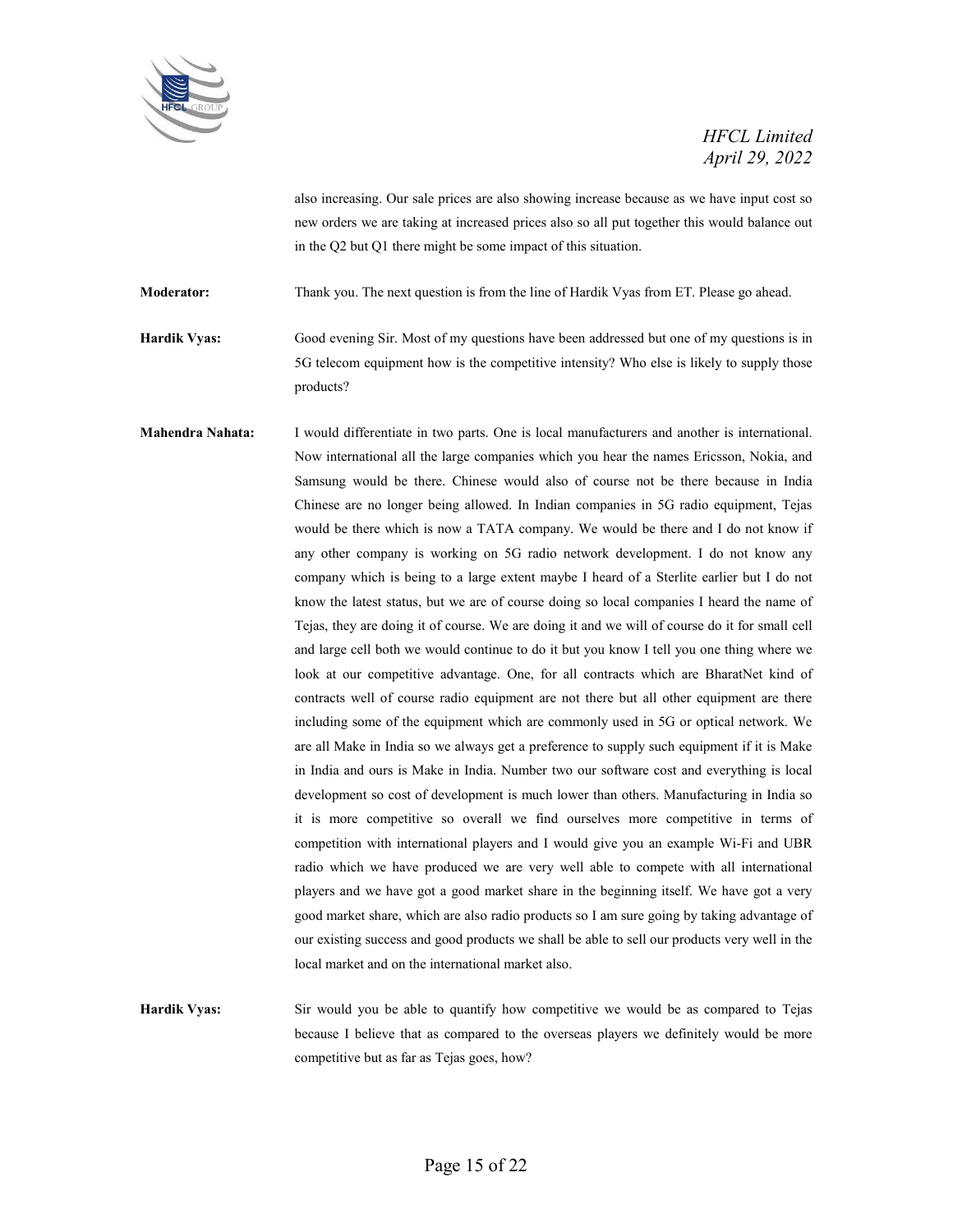

**Mahendra Nahata:** Look I will not say that that I will be more competitive or less competitive than Tejas. Prices have to come out but your market is so big so big that two or three or four players can coexist without any problem. You need not be cutting throat of each other in such a huge market opportunity.

**Hardik Vyas:** Does it make sense to compare our pricing with overseas players like Ericsson or Nokia?

- **Mahendra Nahata:** Yes well we are still not seeing the prices of 5G products and all that the sales are yet to start in India but in my personal opinion we should be competitive to them by 10% to 20% margin.
- **Hardik Vyas:** Okay I get it. Sir my next question was on our margins you said that all the input costs have gone up in the Q4 are we looking at those things stabilizing in this quarter end of this quarter and going forward coming back to the earlier margins?
- **Mahendra Nahata**: I will tell you two, three things. For fiber optic cable for example, there are two major raw materials, one is fiber and another is that is based on crude, which is plastics between the jelly and all those kind of things. Fiber prices looks like they are stabilized now, it increased significantly but last one month I am seeing that prices are more or less stabilized, the supply position has become little bit worse because of different reasons, because of lockdown in China. As you see about 27 cities under lockdown and so factories have suffered and also the ports are closed so the dispatches are not happening so there has become a supply constant. We have been able to still fill on our factories to fill capacities because one half of our requirement of fiber we produce ourselves, half we import so that half earlier, we were in a very comfortable position but now we have to really do a lot of things organized and then only we are able to get fiber which is required by us, but fiber prices have started stabilizing, it should no longer increase. Now coming to plastics and all that kind of things, now this is a very wide geopolitical situation with what is happening in Ukraine-Russia war and all those kind of things. I cannot predict what would happen there because if the war continues with the same level of things which is continuing then I think crude prices will remain around the same it will not increase. God forbid two, three more countries get involved in the war which we do not know none of us can predict, none of us can have any influence in that, if such kind of things happen then who knows crude prices may go up and then the plastic prices will go up, so this is completely a situation which none of us can predict but I do not think it is likely to happen. If the Ukraine-Russia war continues the same level may be crude prices will also be maintained around the same level and there may not be any increase in the plastic prices any longer because they already increased quite a bit. So I think giving any very abnormal situation, the prices which have gone up should remain around the same kind of prices, some possible increase in the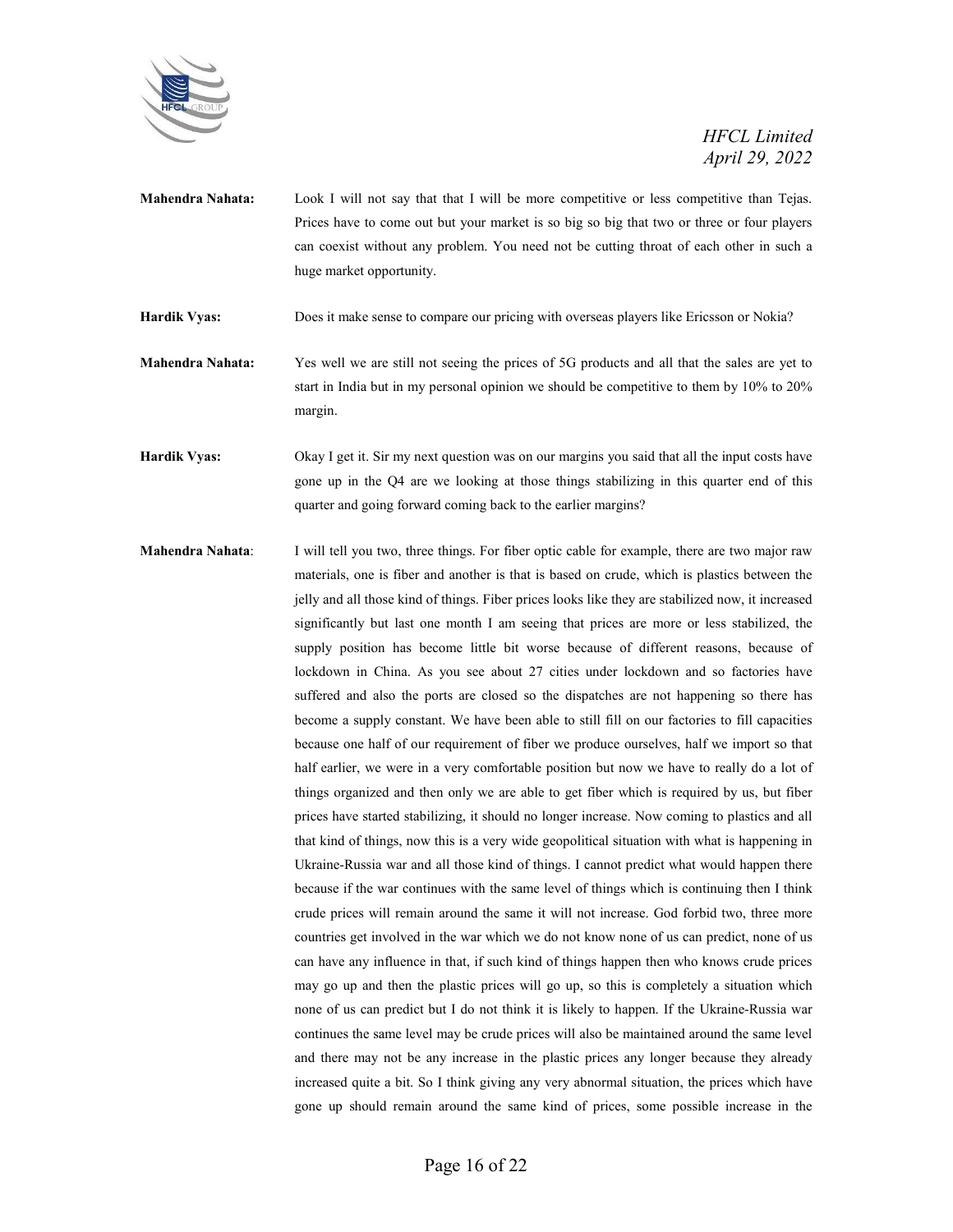

plastics but what we are doing to hedge against that now we are asking our customers to give new orders at increased prices which customers are also responding because they also know that prices of the input has gone up so output price will also go up without any doubt, so we are now balancing it out in the current quarter.

**Hardik Vyas:** Okay and with 5G auction happening we would see turnkey services orders also flowing in with the products as well or we are not likely to take up any turnkey orders?

- **Mahendra Nahata**: We are not going to refuse any order. With the 5G happening BharatNet happening, more orders going to come up, more orders will come up, our products and some orders for EPC the turnkey also both will happen and if there are good orders with the good profitability margins in turnkey also, there is no need to refuse you know for example Reliance for example or any other customer, if they are a good paymasters and if Jio, Airtel anybody if they expand their network and they have good paymaster and they give us orders for turnkey also why not to take that but on the overall basis our product revenue will have a higher growth than the turnkey services, that is the strategy we have decided that product revenue should grow more rapidly than the EPC revenue.
- **Hardik Vyas:** Okay that would also drive our margins better?
- **Mahendra Nahata**: Yes sure.
- **Hardik Vyas:** Thank you so much and all the best.
- **Mahendra Nahata**: Thank you.

**Moderator**: Thank you. The next question is from the line of Abhijit Mitra from ICICI Securities. Please go ahead.

**Abhijit Mitra:** Thanks for taking my question. I have few data questions. So Firstly on your product revenue for the quarter and for the full year, how much of it is contributed by fiber optic cable for the quarter and how much is it access products if you can break it up?

- **Mahendra Nahata**: I can explain you, just give me a moment, of the financial year ended 2022, the total revenue has been INR 2055 Cr for products out of which INR 1800 Cr is by optical fiber cable and balance is by different products.
- **Abhijit Mitra:** Balances by different products which include which engineering products?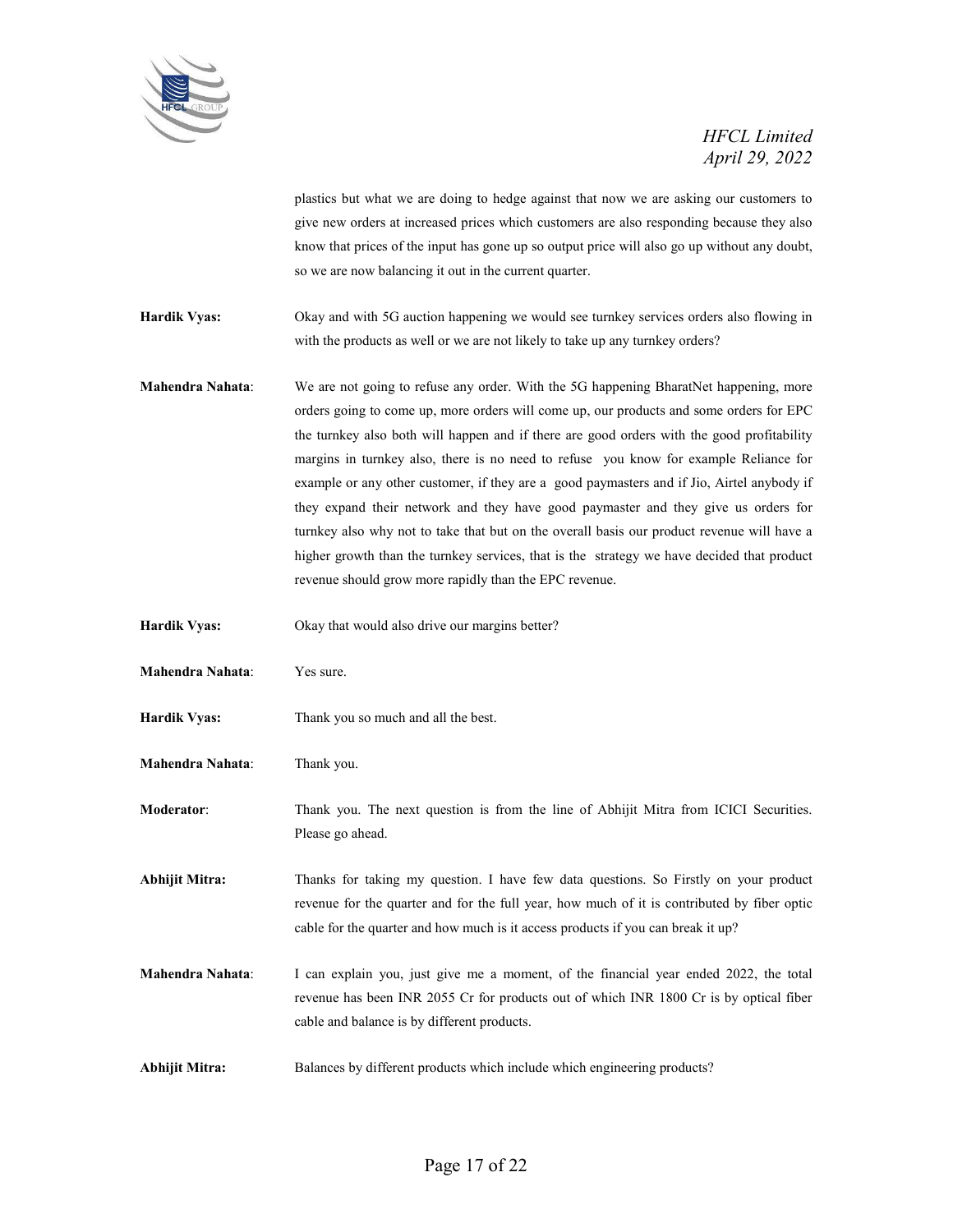

**Mahendra Nahata**: Access products, Accessories and all those kinds.

Abhijit Mitra: This does not include any defence products as of yet?

- **Mahendra Nahata**: Not at all. As I explained in the beginning itself I have not taken any sales of different products even in the current year also in our AOP. We are all targeting for the next year because the testing and all that is going on for example I tell you one example electronic fuzes right now the testing is going on in Balasore and Itarsi, now this is not full fledged live testing, live firing it is live firing with a low charge, after this is done, next year, the testing will open in Pokhran and Sikkim in high altitude, in cold and very hot condition then only tender will be opened up and evaluating order will be placed so defence Abhijit takes long long time so we expect defence product revenue to come from next year only neither there was any revenue in the current year. I am talking defence electronics, defence communication definitely we are rolling out the large defence network, but defence electronics any revenue would come from next year only.
- **Abhijit Mitra:** Just to highlight here the telecom products revenue for the full year was around INR 2100 Cr out of which fiber optic is INR 1800 Cr and the rest is access products and this INR 1700 Cr should involve how much million kilometer of fiber as in fiber optic cable?
- **Mahendra Nahata**: Well enough fiber number of kilometers, I do not have that data at the moment how many fiber kilometers while we are in the call I will try to get you the data because I can let you know.
- **Abhijit Mitra:** No worries. In terms of access product revenue the INR 300 Cr of revenue that we have seen in FY2022 how is that expected to grow as for you?
- **Mahendra Nahata**: Look you know, this product revenue has fiber optic cable and other things which include accessories and access products and all that. Current year we are looking at starting export of these products also. Till now we have not exported so I think revenue from these nonfiber optic cable products should be around INR 250 to 450 Cr in current year including exports.
- **Abhijit Mitra**: INR450 Cr including exports in FY2023 that is the expected numbers what I could get?
- **Mahendra Nahata**: Yes.
- **Abhijit Mitra**: Okay, got it. My next question is regarding the state subsidy that we can see sitting in the other income almost to the extent of INR 15 to INR 16 Cr the subsidy under state incentive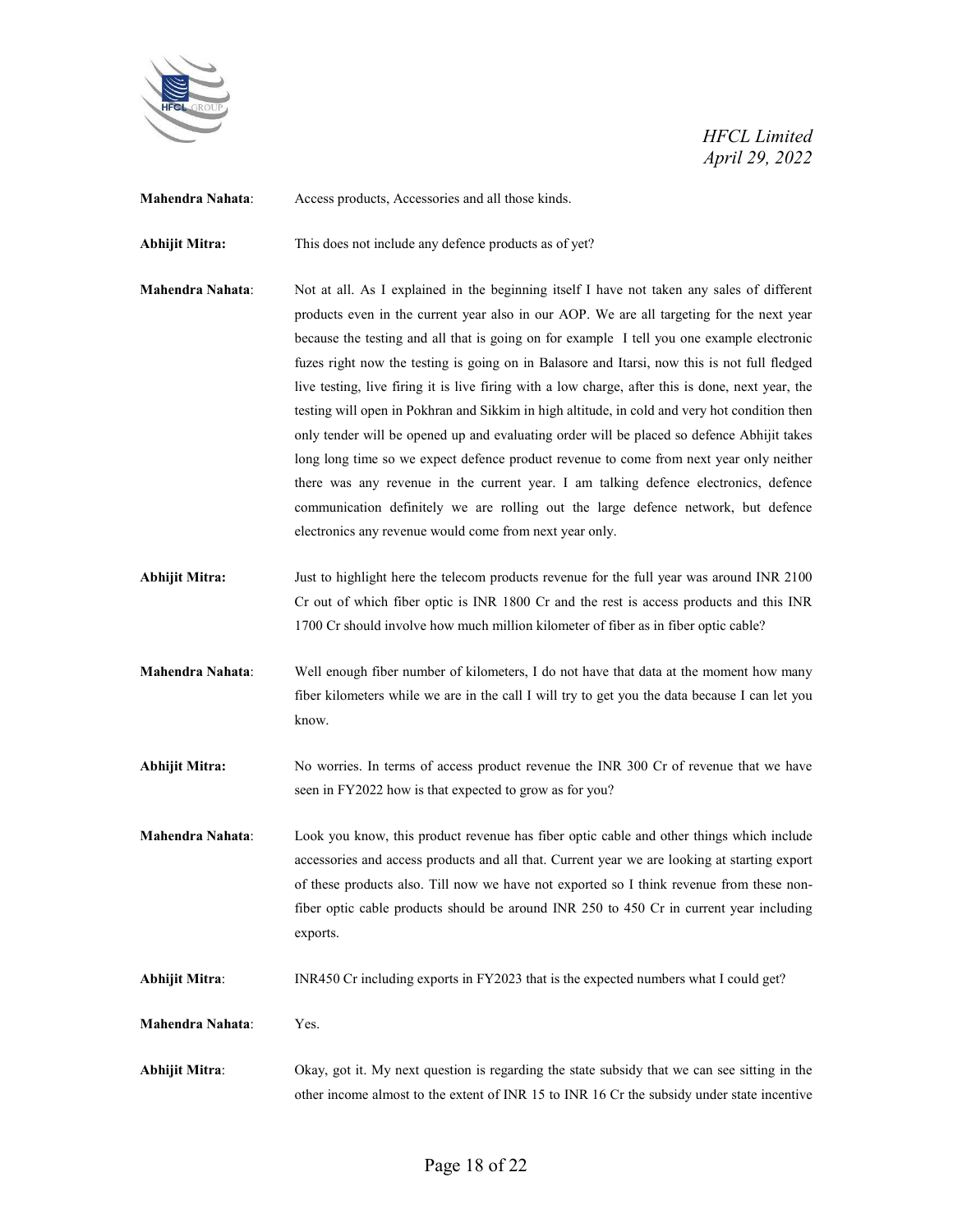

scheme if you can sort of break it up anywhere exactly is it coming from and how much can it increase over the course of next couple of years or what is it linked to so if you can sort of just lay it out for us?

**V.R. Jain:** This INR 15 Cr included in other income is towards interest subsidy. The interest from the day this plant commenced the production in January 2020 till March 2022 so per quarter it is coming around INR 2.4 Cr something like that so as it were related to earlier period and this approval came in March only so it has been shown and clubbed as the other income. Now henceforth, the interest will be lower by INR 2 Cr each quarter henceforth and then there is a capital subsidy also INR 30 Cr, so our block of the fiber unit will be reduced to that extent and there will be lower depreciation going forward.

**Abhijit Mitra**: Okay, so this benefits are there for the new capex also?

**Mahendra Nahata**: Yes this will be there for, you are asking about the current year's capex?

**Abhijit Mitra**: Yes I think 425 or whatever you are spending?

**V.R. Jain**: There have been some other set of incentives which we will come to know as we progress.

**Abhijit Mitra**: Okay and it could be spread across locations where you are expanding right it is not linked to one location?

**Mahendra Nahata**: There will be a lot of incentives and spread all across locations absolutely.

**Abhijit Mitra**: Okay but the formula and all, is not yet known that we will come to know…

**Mahendra Nahata**: It will probably in next couple of months.

**Abhijit Mitra**: Next couple of months. Got it and my last question is on defence you have shown a market opportunity of almost \$3.5 billion that is the total addressable market. Now out of this \$3.5 billion how much do you expect to capture and what is the timeframe and which are the products where you are most optimistic about?

**Mahendra Nahata**: Current year we are not looking at any revenue from this defence product. Future of course we are quite bullish. Market opportunities future electro-optics which is night vision, massive market opportunities we are looking at that, one. Two, we have also participated in a couple of other market opportunities which are defence related and I would not like to talk too much about all those things because they are sometimes defence is not very happy about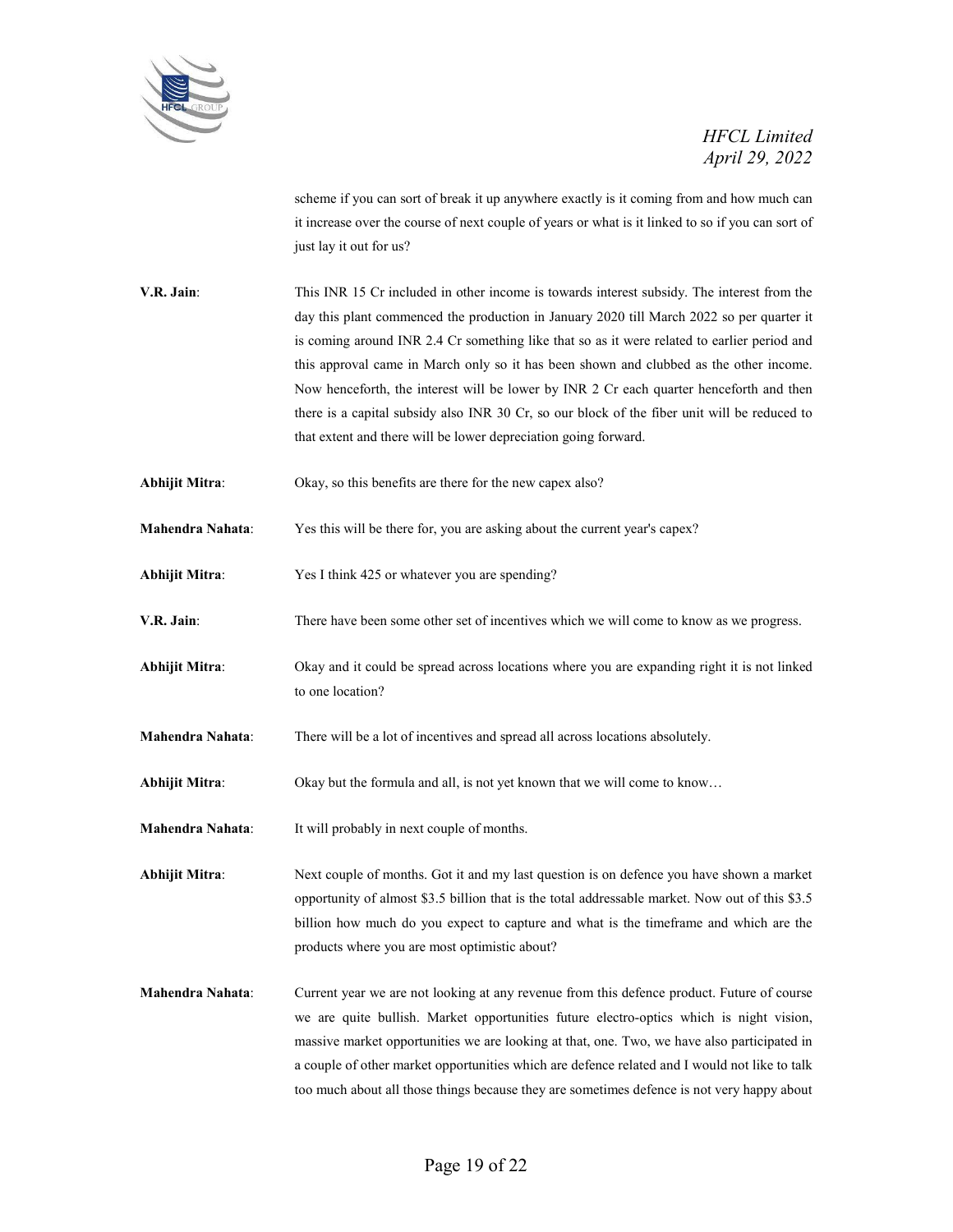

talking in public, but for example I can give you which is open upgradation of our armoured personal carrier BMP2 there also we have participated in that opportunity that is also very large opportunity upgradation of more than 600 vehicles of their night vision devices and control systems and all that is electronic, we have participated so such kind of opportunities are there. We are working on which is related to our area of work, night vision devices or fuses and all those kind of things, so from next year onwards we believe that we would be able to start getting revenue from defence equipment also and I expect next year something like INR 500 Cr to INR 700 Cr range revenue we should be able to get from defence electronic products, communication apart defence electronics INR 500 Cr to INR 700 Cr next year and then it will increase very substantially once we are in then we will start supplying.

**Abhijit Mitra**: FY2024 you mean right? Got it this is very helpful.

- **Mahendra Nahata**: Yes. I will tell you one thing. Opportunities in defence now are becoming as good as communication equipment opportunities. It always takes time, sometime is taken in defence so the testing itself is huge; it involves a huge timeframe because defence has to go through those kind of tests and all that. I will give you another thing what we are doing, fiber optic cable, a defence requires tactical cable which is they need to lay on the ground in case of a war and all that they keep on laying on the ground and keep on rolling it up and then taking it somewhere else and it is so strong that even a tank rolls over that it still does not break so we are now starting to manufacture that cable also, so those would be of course not defence equipment as such but yes it is defence, it will be required by defence only.
- **Abhijit Mitra**: I forgot to ask regarding the fiber optic cable revenue which was INR 1800 Cr this year how do you expect it to grow over the next couple of years sorry that was my last question?
- **Mahendra Nahata:** I expect in the current year we should be able to reach to about near about INR 2200 Cr and next to that our estimation is somewhere between INR 2600 Cr and INR 2800 Cr.
- **Abhijit Mitra:** That is all from my side. I will come back in the queue. Thanks.

**Mahendra Nahata**: Thank you.

**Moderator:** Thank you. The next question is from the line of Shivam Vashi from Inga Ventures. Please go ahead.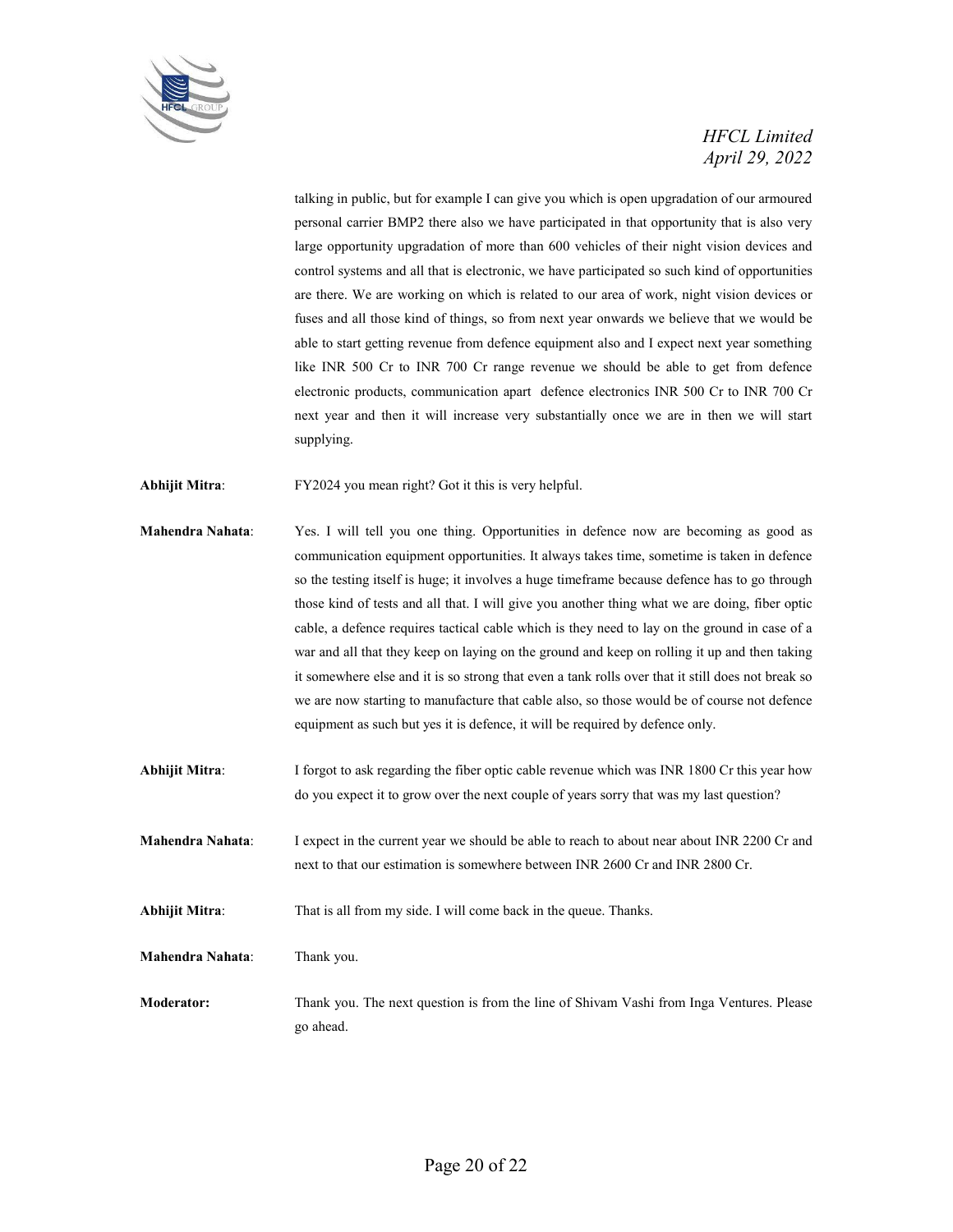

- **Shivam Vashi:** Thank you for taking my up my question. Sir, just one question on the debt side, I heard during the call we are doing a capex of around INR 500 Cr during the year correct Sir, so how are we going to fund that?
- **Mahendra Nahata**: Look two things one, we have raised equity, so out of the funding will be through equity and part would be debt, and also internal accruals.
- **Shivam Vashi:** Any debt equity ratio that we have planned out?
- **V.R. Jain:** It will remain below 0.5.
- **Shivam Vashi:** Okay and this capex will be largely towards our 5G hardware related products or is there any?
- **Mahendra Nahata**: Capex largely is one expansion of optical fiber capacity, two optical fiber cable capacity, three R&D expenses on design development of products, the capex related to that so these are the three major heads of capex.
- **Shivam Vashi**: Okay, thank you Sir. That helps. Thank you.
- **Moderator**: Thank you. Ladies and gentlemen that was the last question for today. I now hand the conference over to the management for closing comments.
- **Mahendra Nahata**: Thank you very much to all of you for attending this conference call of HFCL and as I said we continue on our path of growth three mantras we had given, new products, new customers, new geographies and we are very well working towards that. Second thing we have told that we will continue to increase our revenue from products in terms of percentage we have improved significantly 27% last year to 43% we will keep on growing on that path. Third we have said that we are going to increase our exports, so which as we have seen that we have increased our exports from INR 125 Cr to INR 361 Cr and we expect to do it more than double in the current financial year. So we also said that we will be designing new products aggressively, we are continuing on that path, we are designing new radio products like 5G radio products, Wi-Fi, unlicensed band radios we are designing new transport products, routers, switches we are designing new kind of fiber optic cables which is predominantly required in the export market. So all put together we are proceeding on the path which we had charted out for ourselves as a strategy and we are very well progressing as a Company on that strategy. So gentlemen I expect exciting future for us with the growth in the market which is happening with 5G, BharatNet, exports and the opportunities which we are creating for ourselves keeping in view what is happening in the market, going